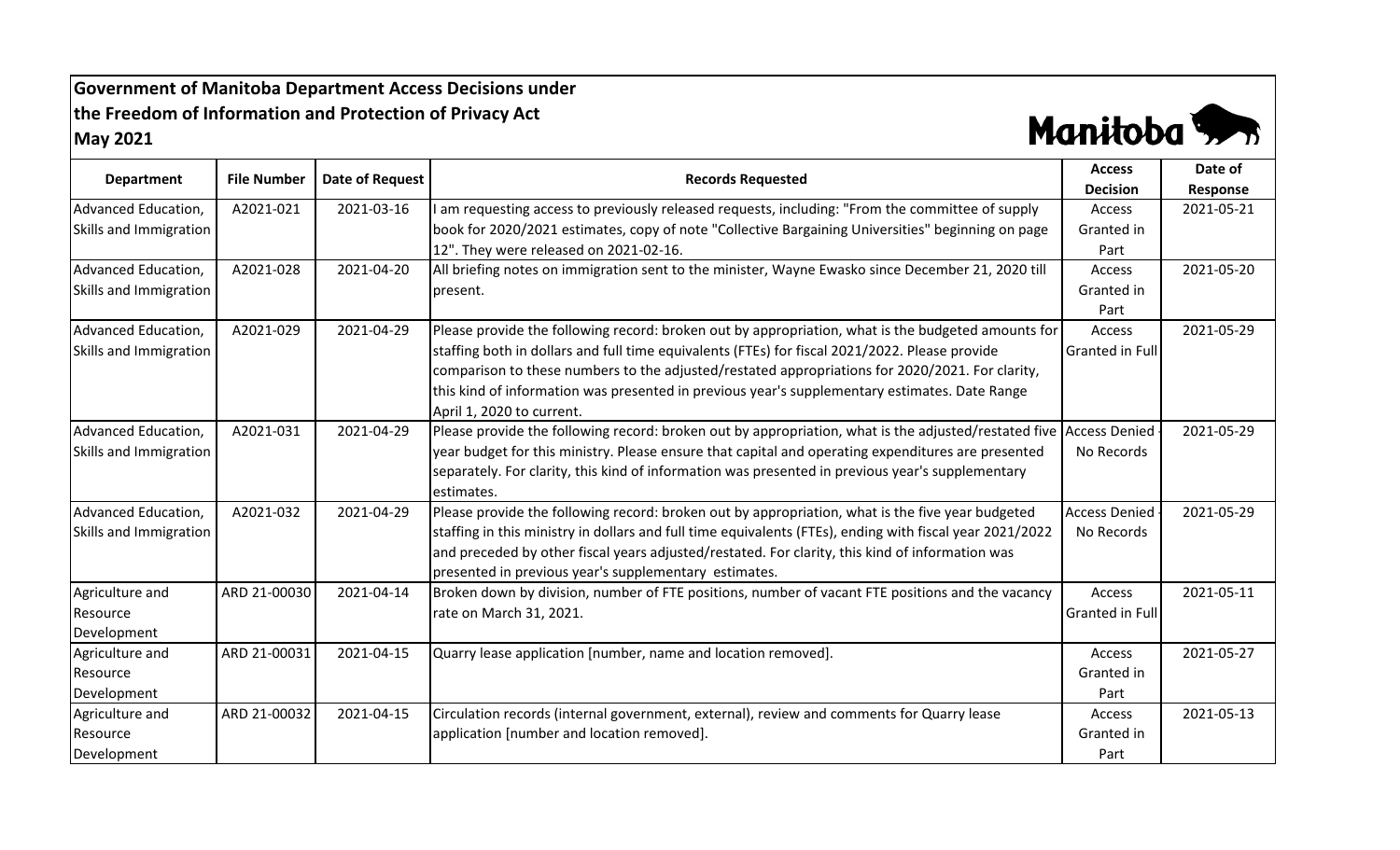| Agriculture and | ARD 21-00033 | 2021-04-15 | Block Planning Committee (BPC) records (notes, emails, documents) for crown land coding in                         | Access               | 2021-05-26 |
|-----------------|--------------|------------|--------------------------------------------------------------------------------------------------------------------|----------------------|------------|
| Resource        |              |            | [location removed].                                                                                                | Granted in           |            |
| Development     |              |            |                                                                                                                    | Part                 |            |
| Agriculture and | ARD 21-00034 | 2021-04-15 | Financial records for the Animal Health and Welfare Branch indicating the total funding allotted and               | Access               | 2021-05-17 |
| Resource        |              |            | the total amount spent on enforcement of provincial and/or federal animal protection legislation.                  | Granted in Full      |            |
| Development     |              |            |                                                                                                                    |                      |            |
| Agriculture and | ARD 21-00035 | 2021-04-21 | January 1, 2007 to December 31, 2020, Ministry of Conservation & Climate, ARD, Wildlife Fisheries -                | Access               | 2021-05-25 |
| Resource        |              |            | info on shooting incidents by employees/ members/ officers/ agents/ officials/ officers/ rangers/                  | Granted in Full      |            |
| Development     |              |            | wardens. [Request summarized]                                                                                      |                      |            |
| Agriculture and | ARD 21-00036 | 2021-04-23 | The number of pigs that have been killed due to Porcine Epidemic Diarrhea (PED) Virus. Present data Access Denied  |                      | 2021-05-18 |
| Resource        |              |            | broken down by year, by pig age (adult vs. piglet), and if the death was directly caused by the virus              | No Records           |            |
| Development     |              |            | or due to preventative measures (e.g culling).                                                                     |                      |            |
| Agriculture and | ARD 21-00037 | 2021-04-26 | All invoices related to any purchase(s) of freshwater-related telemetry equipment (all equipment,                  | Access               | 2021-05-26 |
| Resource        |              |            | regardless of associated species), and associated satellite data air-time (where applicable), for the              | Granted in           |            |
| Development     |              |            | years 2017, 2018, 2019 and 2020. [Additional information related to specific companies, equipment                  | Part                 |            |
|                 |              |            | and scope of request listed]                                                                                       |                      |            |
| Agriculture and | ARD 21-00038 | 2021-04-29 | Please provide the following record: broken out by appropriation, what is the five year budgeted                   | <b>Access Denied</b> | 2021-05-27 |
| Resource        |              |            | staffing in this ministry in dollars and full time equivalents (FTEs), ending with fiscal year 2021/2022           | No Records           |            |
| Development     |              |            | and preceded by other fiscal years adjusted/restated. For clarity, this kind of information was                    |                      |            |
|                 |              |            | presented in previous year's supplementary estimates.                                                              |                      |            |
| Agriculture and | ARD 21-00039 | 2021-04-29 | Please provide the following record: what is the budgeted funding in this ministry for 2021/2022                   | <b>Access Denied</b> | 2021-05-27 |
| Resource        |              |            | broken out by appropriation and by sub-appropriation. Please provide comparison to the                             | No Records           |            |
| Development     |              |            | adjusted/restated appropriations and sub-appropriations for 2020/2021. Please ensure that capital                  |                      |            |
|                 |              |            | and operating expenditures are presented separately. For clarity, this kind of information was                     |                      |            |
|                 |              |            | presented in previous year's supplementary estimates.                                                              |                      |            |
| Agriculture and | ARD 21-00040 | 2021-04-29 | Please provide the following record: broken out by appropriation, what is the adjusted/restated five Access Denied |                      | 2021-05-27 |
| Resource        |              |            | year budget for this ministry. Please ensure that capital and operating expenditures are presented                 | No Records           |            |
| Development     |              |            | separately. For clarity, this kind of information was presented in previous year's supplementary                   |                      |            |
|                 |              |            | estimates.                                                                                                         |                      |            |
| Agriculture and | ARD 21-00041 | 2021-04-29 | Please provide the following record: broken out by appropriation, what is the budgeted amounts                     | Access               | 2021-05-27 |
| Resource        |              |            | for staffing both in dollars and full time equivalents (FTEs) for fiscal 2021/2022. Please provide                 | Granted in Full      |            |
| Development     |              |            | comparison to these numbers to the adjusted/restated appropriations for 2020/2021. For clarity,                    |                      |            |
|                 |              |            | this kind of information was presented in previous year's supplementary estimates.                                 |                      |            |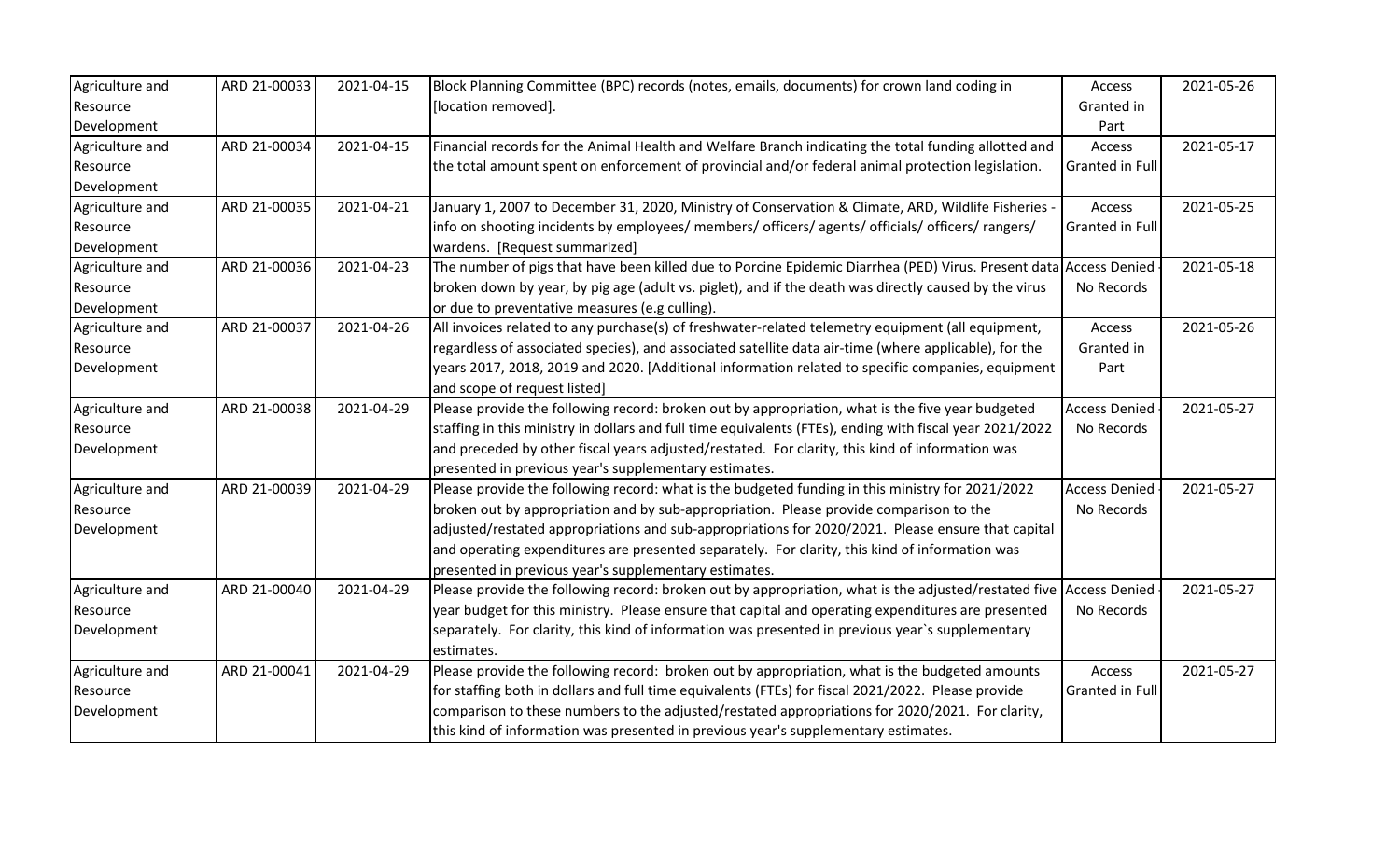| <b>Central Services</b>            | 21CNS-018 | 2021-03-10 | Table of contents for the Spring 2021 Housebook. Timeframe: January 1, 2021 - March 9, 2021.                                                                                                                                                                                                                                                                                                                                                                                                                 | <b>Access Denied</b><br>Records<br>Available in 90<br>days | 2021-04-29 |
|------------------------------------|-----------|------------|--------------------------------------------------------------------------------------------------------------------------------------------------------------------------------------------------------------------------------------------------------------------------------------------------------------------------------------------------------------------------------------------------------------------------------------------------------------------------------------------------------------|------------------------------------------------------------|------------|
| <b>Civil Service</b><br>Commission | 21CSC-005 | 2021-03-10 | Table of contents for the Spring 2021 Housebook. Timeframe: January 1, 2021 - March 9, 2021.                                                                                                                                                                                                                                                                                                                                                                                                                 | <b>Access Denied</b><br>Records<br>Available in 90<br>days | 2021-04-29 |
| Conservation and<br>Climate        | 2021-024  | 2021-03-17 | All Minster's notes regarding cosmetic pesticide ban in Winnipeg; all Deputy Minister notes<br>regarding cosmetic pesticide ban in Winnipeg; Government documents discussing ban of chemical<br>pesticides; Government documents discussing cosmetic pesticides from January 1, 2018 to<br>December 31, 2019.                                                                                                                                                                                                | Access<br>Granted in<br>Part                               | 2021-05-21 |
| Conservation and<br>Climate        | 2021-033  | 2021-03-31 | What is the state of compliance at each of the other seasonal campgrounds in the Whiteshell,<br>Nopiming, and Wallace Lake Provincial Parks? Please provide a list which includes the name of the<br>campground, when compliance information was provided to the campers, what compliance issues<br>were implemented, and the compliance deadlines that have been imposed at each of these<br>campgrounds sine 1994.                                                                                         | <b>Access Denied</b><br>No Records                         | 2021-05-19 |
| Conservation and<br>Climate        | 2021-038  | 2021-03-31 | Please provide a list of services that the [business name removed] is required to provide through his<br>lease agreement, or otherwise, to seasonal campers for the annual fees charged.                                                                                                                                                                                                                                                                                                                     | <b>Access Denied</b><br>No Records                         | 2021-05-19 |
| Conservation and<br>Climate        | 2021-040  | 2021-04-07 | How many hectares of Manitoba Crown forest were sprayed with glyphosate-based herbicide since<br>2001 (when Quebec made the ban on glyphosate).                                                                                                                                                                                                                                                                                                                                                              | Access<br>Granted in Full                                  | 2021-05-07 |
| Conservation and<br>Climate        | 2021-041  | 2021-04-07 | How many kilograms of glyphosate-based herbicides have been sprayed on Manitoba Crown forests<br>since 2001 (when Quebec banned the spraying of glyphosate).                                                                                                                                                                                                                                                                                                                                                 | Access<br>Granted in Full                                  | 2021-05-07 |
| Conservation and<br>Climate        | 2021-042  | 2021-04-09 | Cost of Engage MB Waste Management and Recycling Survey 'Recycling in Manitoba', including fees<br>paid to consultants for this survey and costs incurred by government in terms of costs and person<br>hours of labour.                                                                                                                                                                                                                                                                                     | Access<br>Granted in Full                                  | 2021-05-10 |
| Conservation and<br>Climate        | 2021-043  | 2021-04-09 | A complete and exhaustive list of Enforcement actions. The current annual report as well as the<br>previous annual report (2019). This data set would include, but not be limited to active sites as well<br>as all available address/location information. I would like all available columns/ fields. The data set<br>should have two tables which are Enforcement TIC or PRS only and Enforcement excluding<br>Enforcements TIC or PRS. I would like to have this data set in a computer readable format. | Access<br>Granted in<br>Part                               | 2021-05-10 |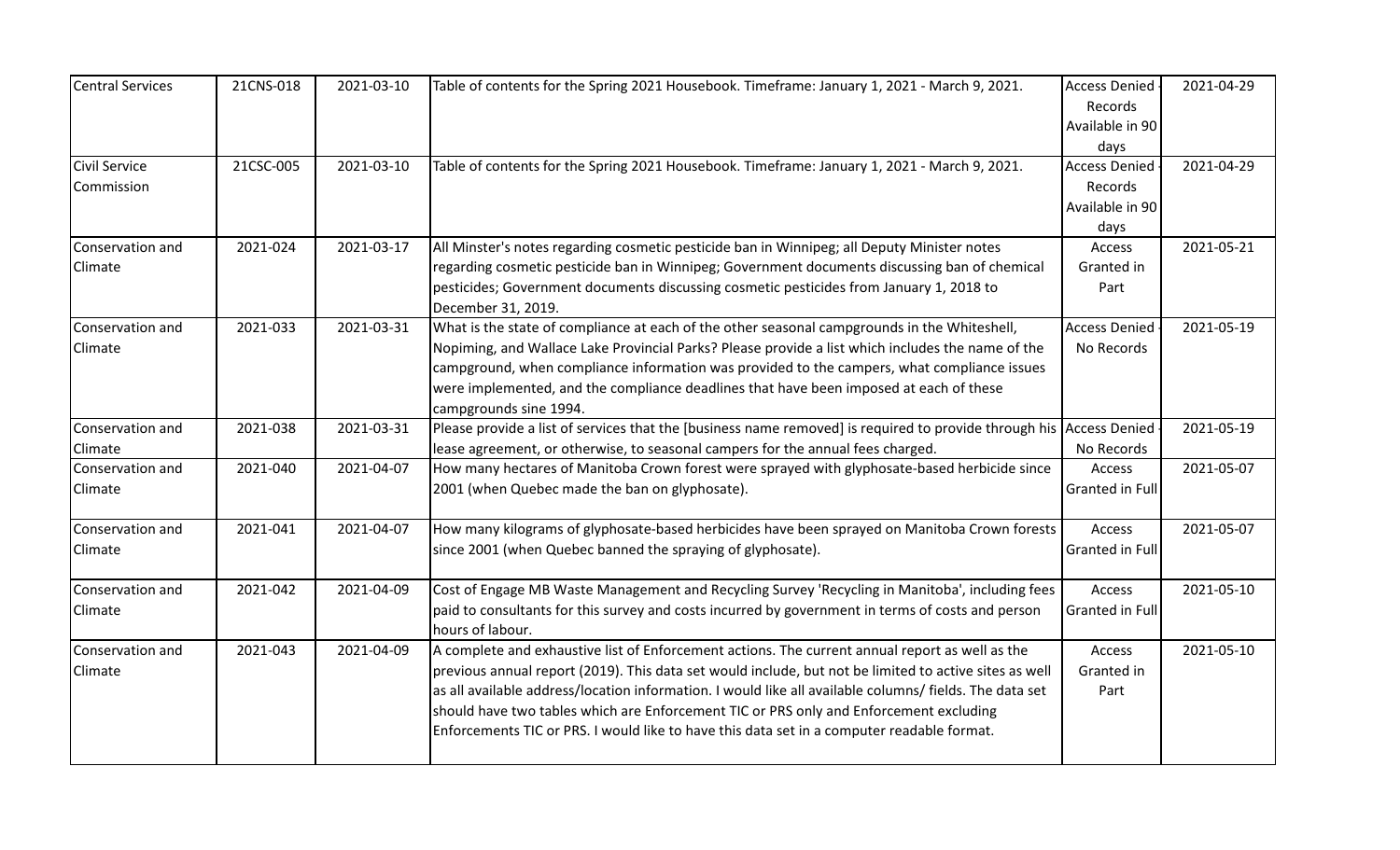| Conservation and<br>Climate | 2021-045 | 2021-04-15 | Records stating how much money was raised for park licenses in the last fiscal year. Please also<br>include all monies collected.                                                                                                                                                                                                                                                                                                                                                                  | Access<br>Granted in Full          | 2021-05-10 |
|-----------------------------|----------|------------|----------------------------------------------------------------------------------------------------------------------------------------------------------------------------------------------------------------------------------------------------------------------------------------------------------------------------------------------------------------------------------------------------------------------------------------------------------------------------------------------------|------------------------------------|------------|
| Conservation and<br>Climate | 2021-046 | 2021-04-15 | Briefing and advisory notes regarding the Park Reservation System since April 1, 2020.                                                                                                                                                                                                                                                                                                                                                                                                             | <b>Access Denied</b><br>No Records | 2021-05-10 |
| Conservation and<br>Climate | 2021-050 | 2021-04-26 | Permit information for a septic tank installation at [location removed].                                                                                                                                                                                                                                                                                                                                                                                                                           | Access<br>Granted in<br>Part       | 2021-05-19 |
| Conservation and<br>Climate | 2021-052 | 2021-04-30 | Please provide the following record: broken out by appropriation, what is the five year budgeted<br>staffing in this ministry in dollars and full time equivalents (FTEs), ending with fiscal year 2021/22<br>and preceded by other fiscal years adjusted/restated. For clarity, this kind of information was<br>presented in previous year's supplementary estimates.                                                                                                                             | Access<br>Granted in Full          | 2021-05-21 |
| Conservation and<br>Climate | 2021-053 | 2021-04-30 | Please provide the following record: broken out by appropriation, what is the budgeted amounts for<br>staffing both in dollars and full time equivalents (FTEs) for fiscal 2021/2022. Please provide<br>comparison to these numbers to the adjusted/restated appropriations for 2020/2021. For clarity,<br>this kind of information was presented in previous year's supplementary estimates.                                                                                                      | <b>Access Denied</b><br>No Records | 2021-05-21 |
| Conservation and<br>Climate | 2021-054 | 2021-04-30 | Please provide the following record: what is the budgeted funding in this ministry for 2021/2022<br>broken out by appropriation and by sub-appropriation. Please provide comparison to the<br>adjusted/restated appropriations and sub-appropriations for 2020/2021, including the reconciliation<br>statement. Please ensure that capital and operation expenditures are presented separately. For<br>clarity, this kind of information was presented in previous year's supplementary estimates. | Access<br><b>Granted in Full</b>   | 2021-05-21 |
| Conservation and<br>Climate | 2021-055 | 2021-04-30 | Please provide the following record: broken out appropriation, what is the adjusted/restated five<br>year budget for this ministry. Please ensure that capital and operating expenditures are presented<br>separately. For clarity, this kind of information was presented in previous year's supplementary<br>estimates.                                                                                                                                                                          | <b>Access Denied</b><br>No Records | 2021-05-21 |
| Conservation and<br>Climate | 2021-058 | 2021-03-29 | 1. Remediation work of abandoned Ruttan mine 2. Status of capping of the tailings management<br>area originally scheduled for substantial completion by 2015-2016 3. Costs incurred for the<br>remediation of the Ruttan mine to date 4. Legal proceedings and costs incurred resulting from<br>damages claimed against province 5. Tenders, bids and proposal awards for remediation work to<br>date. Please provide from January 1, 2013 to present.                                             | Access<br>Granted in<br>Part       | 2021-05-05 |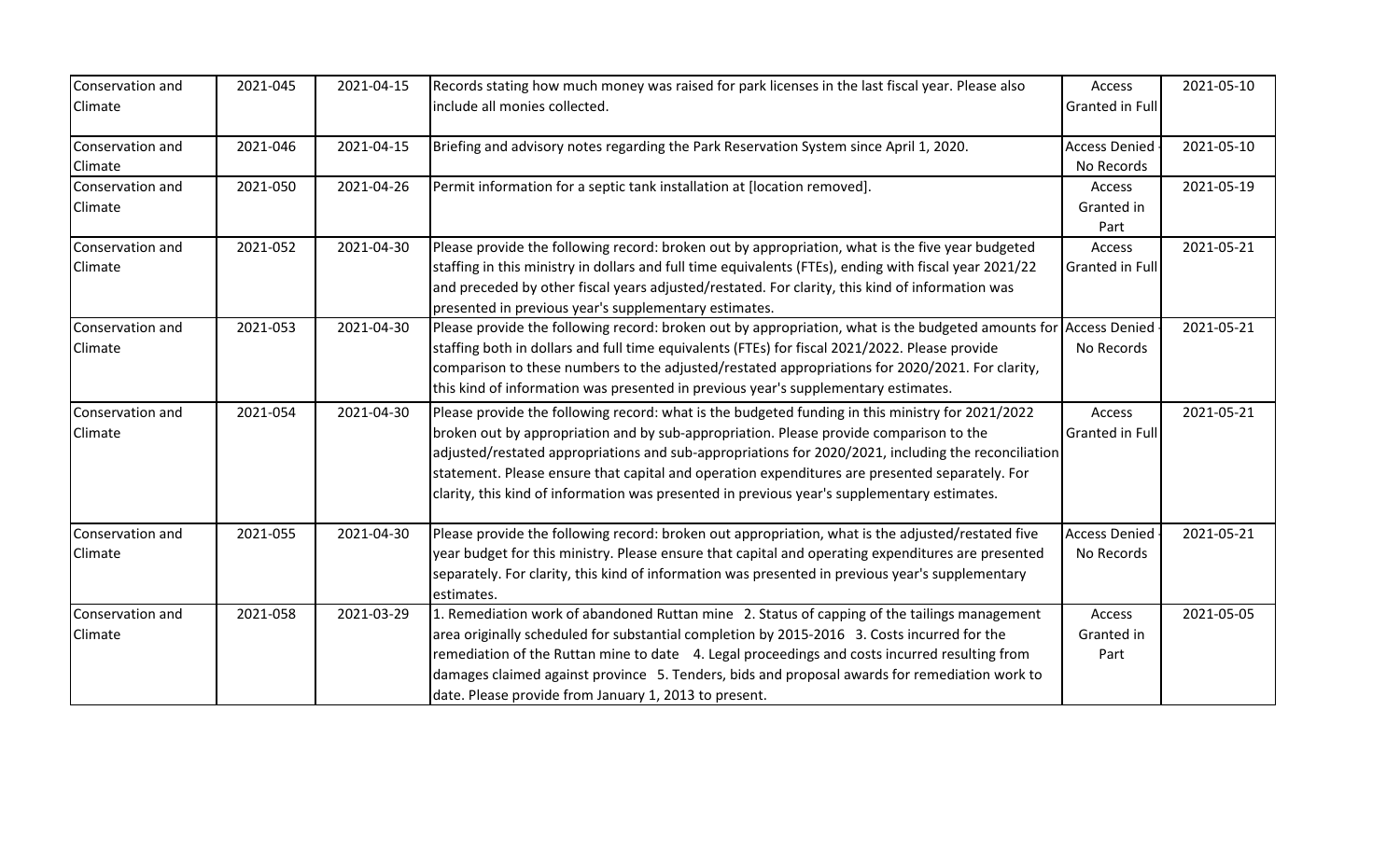| <b>Crown Services</b> | 21CS-014     | 2021-03-10 | Table of contents for the Spring 2021 Housebook. Timeframe: January 1, 2021 - March 9, 2021.       | <b>Access Denied</b> | 2021-04-29 |
|-----------------------|--------------|------------|----------------------------------------------------------------------------------------------------|----------------------|------------|
|                       |              |            |                                                                                                    | <b>Records</b>       |            |
|                       |              |            |                                                                                                    | Available in 90      |            |
|                       |              |            |                                                                                                    | days                 |            |
| Economic              | E2021-018    | 2021-02-10 | All external communication regarding the change to apprenticeship ratio since January 1, 2020.     | Access               | 2021-05-25 |
| Development and       |              |            |                                                                                                    | Granted in           |            |
| Jobs                  |              |            |                                                                                                    | Part                 |            |
| Economic              | E2021-035    | 2021-04-06 | Any agreement between Alliance of Manufacturers & Exporters Canada (operating as Canadian          | Access               | 2021-05-11 |
| Development and       |              |            | Manufacturers Exporters) and the Province of Manitoba regarding the Traditional Advanced           | Granted in           |            |
| Jobs                  |              |            | Manufacturing Sector Council, as part of the Sector Council Program under Industry Services.       | Part                 |            |
| Economic              | E2021-036    | 2021-04-07 | Please provide printed copy by mail of the Manitoba Families 'MarketAbilities/VRS' program policy  | <b>Access Denied</b> | 2021-05-13 |
| Development and       |              |            | manual including all forms, acts and policies and so on as it was presented to employees and the   | No Records           |            |
| Jobs                  |              |            | public January 2008.                                                                               |                      |            |
| Economic              | E2021-037    | 2021-04-09 | Please provide the number of applications including the name of the proponents submitted under     | Access               | 2021-05-10 |
| Development and       |              |            | the new Tax Increment Financing Framework. Please provide results from the inception of the new    | Granted in           |            |
| Jobs                  |              |            | TIF Framework. Date range: January 2017 to current.                                                | Part                 |            |
| Economic              | E2021-038    | 2021-04-14 | Briefing and advisory notes regarding Manitoba population growth for 2020-2021. Date range April   | <b>Access Denied</b> | 2021-05-11 |
| Development and       |              |            | 1, 2020 to current.                                                                                | No Records           |            |
| Jobs                  |              |            |                                                                                                    |                      |            |
| Economic              | E2021-039    | 2021-04-20 | Please provide the completed FOI under file number E2020-195, which is related to communications   | Access               | 2021-05-20 |
| Development and       |              |            | with Bell.                                                                                         | Granted in           |            |
| Jobs                  |              |            |                                                                                                    | Part                 |            |
| Education             | 2021 - E051  | 2021-03-15 | Please provide Contract #4501200865, between the Province and PAXIS INSTITUTE INC, valued at       | Access               | 2021-05-25 |
|                       |              |            | \$390,000.                                                                                         | Granted in           |            |
|                       |              |            |                                                                                                    | Part                 |            |
| Education             | 2021 - E052  | 2021-03-15 | Please provide Contract #4501201143, between the Province and St. James-Assiniboia School          | Access               | 2021-05-14 |
|                       |              |            | Division, valued at \$2,822,300.00.                                                                | Granted in           |            |
|                       |              |            |                                                                                                    | Part                 |            |
| Education             | 2021 - E 061 | 2021-03-26 | All changes made that are associated with MNP's participation in the transformation of the         | <b>Access Denied</b> | 2021-05-10 |
|                       |              |            | department.                                                                                        | No Records           |            |
| Education             | 2021 - E079  | 2021-04-08 | All records and evidence associated with the Minister's claim that Manitoba's administration costs | Access               | 2021-05-07 |
|                       |              |            | are 48% higher than Ontario's, as referenced here:                                                 | Granted in           |            |
|                       |              |            | https://www.cbc.ca/news/canada/manitoba/cliff-cullen-education-manitoba-1.5947230. Please          | Part                 |            |
|                       |              |            | include a clear breakdown and analysis of this claim.                                              |                      |            |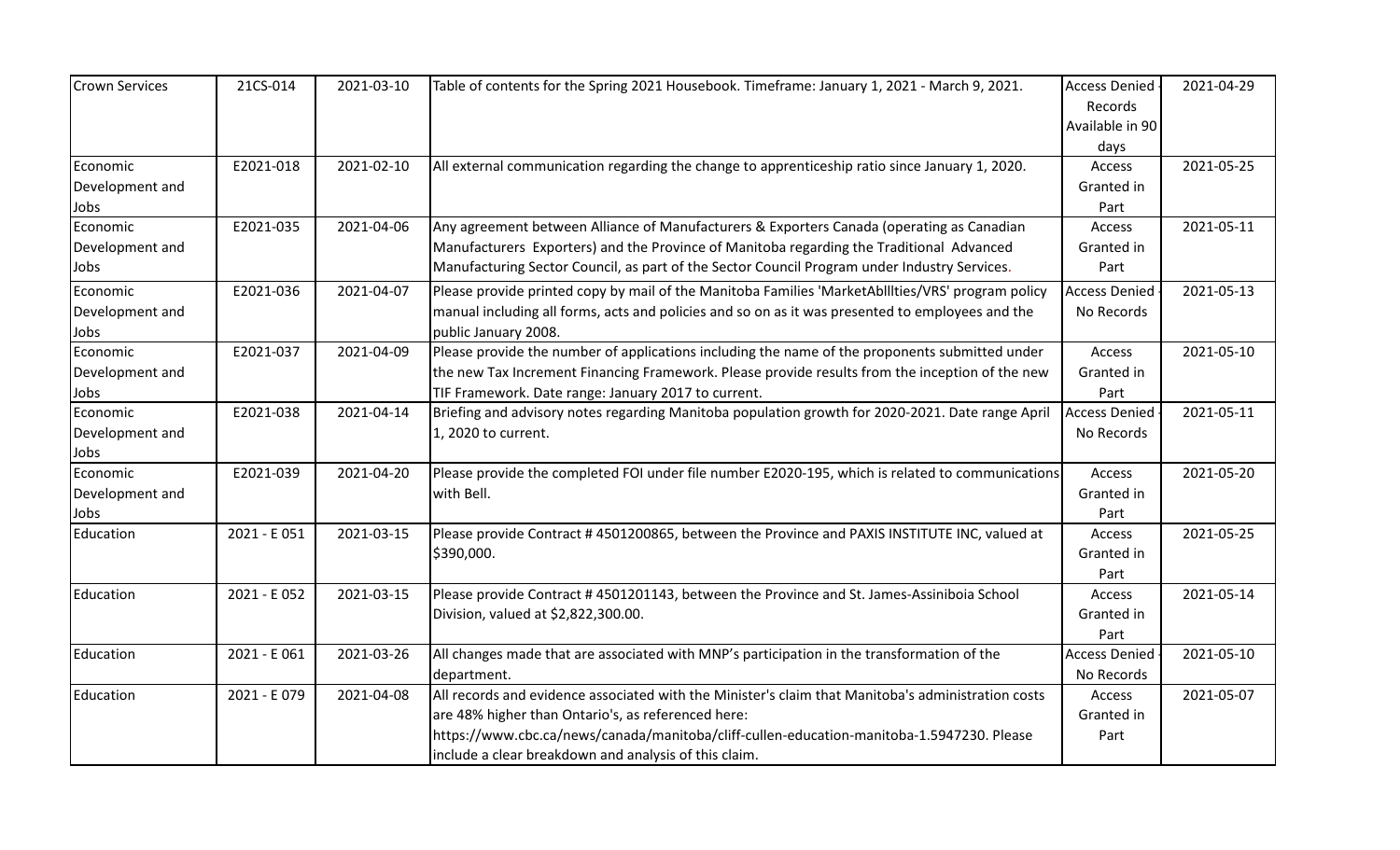| Education | 2021 - E 080 | 2021-04-08 | All records associated with the layout of the transformation office and the Department of<br>Education.                                                                                                                                                                                                                           | Access<br>Granted in Full          | 2021-05-07 |
|-----------|--------------|------------|-----------------------------------------------------------------------------------------------------------------------------------------------------------------------------------------------------------------------------------------------------------------------------------------------------------------------------------|------------------------------------|------------|
| Education | 2021 - E 081 | 2021-04-08 | All correspondence to/from Avis Glaze since September 1, 2020.                                                                                                                                                                                                                                                                    | Access<br>Granted in<br>Part       | 2021-05-07 |
| Education | 2021 - E082  | 2021-04-08 | All correspondence to/from MNP since September 1, 2020.                                                                                                                                                                                                                                                                           | <b>Access Denied</b><br>No Records | 2021-05-07 |
| Education | 2021 - E 084 | 2021-04-09 | Briefing and advisory notes on Bill 45: The Public Schools Amendment and Manitoba Teachers'<br>Society Amendment Act.                                                                                                                                                                                                             | Access<br>Granted in<br>Part       | 2021-05-10 |
| Education | 2021 - E085  | 2021-04-14 | Briefing and advisory notes regarding the education property tax rebate program and secondary<br>properties. Please include how much the government grants folks with secondary properties, and<br>high and low averages. Date range: September 1, 2020 to current.                                                               | <b>Access Denied</b><br>No Records | 2021-05-14 |
| Education | 2021 - E 086 | 2021-04-14 | Breakdown of the \$85.4 M in federal funds and how it will be used. Please include how much has<br>been allocated so far, and how much has actually been spent. Date range March 1, 2020 to current.                                                                                                                              | Access<br><b>Granted in Full</b>   | 2021-05-14 |
| Education | 2021 - E088  | 2021-04-16 | Briefing and advisory notes regarding the education property tax rebate. Date range: March 1, 2021<br>until present.                                                                                                                                                                                                              | <b>Access Denied</b><br>No Records | 2021-05-17 |
| Education | 2021 - E 089 | 2021-04-16 | All records of any analysis of the education property taxes in Manitoba, including the average<br>amount paid by residential, farm, or commercial property owners, and broken up by school division.<br>Please include the highest and lowest amounts paid for fiscal year 2020/2021. Date range: March 1,<br>2021 until present. | <b>Access Denied</b><br>No Records | 2021-05-17 |
| Education | 2021 - E 090 | 2021-04-16 | All records of any analysis completed on the distributional impact of the education property tax<br>rebate program. Date range: March 1, 2021 until present.                                                                                                                                                                      | <b>Access Denied</b><br>No Records | 2021-05-17 |
| Education | 2021 - E 091 | 2021-04-23 | Copy of the most recent business continuity plans. Date range January 1, 2019 to current.                                                                                                                                                                                                                                         | Access<br>Granted in<br>Part       | 2021-05-25 |
| Education | 2021 - E 093 | 2021-04-29 | The March 2020 version of the province's news release about the education review, the March 2020 Access Denied<br>Better Education Starts Today action plan, and the March 2020 edition of the K-12 commission's<br>review.                                                                                                       | No Records                         | 2021-05-25 |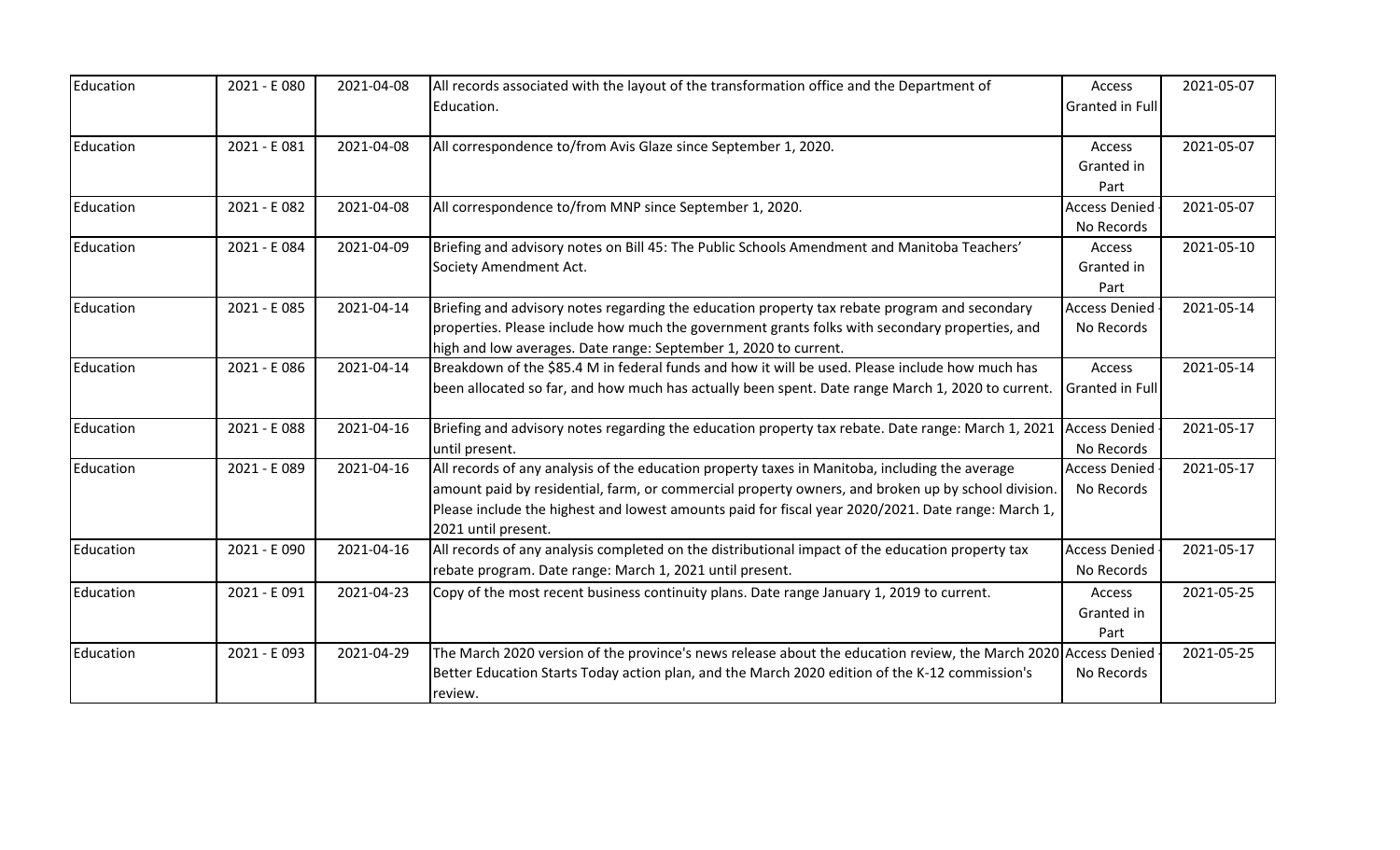| Education                | 2021 - E 094 | 2021-04-30 | Please provide the following record: broken out by appropriation, what is the budgeted amounts for     | Access               | 2021-05-10 |
|--------------------------|--------------|------------|--------------------------------------------------------------------------------------------------------|----------------------|------------|
|                          |              |            | staffing both if dollars and full time equivalents (FTEs) for fiscal 2021/2022. Please provide         | Granted in Full      |            |
|                          |              |            | comparison to these numbers to the adjusted/restated appropriations for 2020/2021. For clarity,        |                      |            |
|                          |              |            | this kind of information was presented in previous year's supplementary estimates.                     |                      |            |
| Education                | 2021 - E 096 | 2021-04-30 | Please provide the following record: broken out by appropriation, what is the adjusted/restated five   | <b>Access Denied</b> | 2021-05-10 |
|                          |              |            | year budget for this ministry. Please ensure that capital and operating expenditures are presented     | No Records           |            |
|                          |              |            | separately. For clarity, this kind of information was presented in previous year's supplementary       |                      |            |
|                          |              |            | estimates.                                                                                             |                      |            |
| Education                | 2021 - E 097 | 2021-04-30 | Please provide the following record: broken out by appropriation, what is the five year budgeted       | <b>Access Denied</b> | 2021-05-10 |
|                          |              |            | staffing in this ministry in dollars and full time equivalents (FTEs) ending with fiscal 2021/2022 and | No Records           |            |
|                          |              |            | preceded by other fiscal years adjusted/ restated. For clarity, this kind of information was presented |                      |            |
|                          |              |            | in previous year's supplementary estimates.                                                            |                      |            |
| <b>Executive Council</b> | 21EC-003     | 2021-01-28 | On January 17, 2021, all correspondence to and from David McLaughlin regarding [information            | <b>Access Denied</b> | 2021-05-12 |
|                          |              |            | removed]. Please search for records on January 17, 2021.                                               | <b>Exceptions to</b> |            |
|                          |              |            |                                                                                                        | Disclosure           |            |
| <b>Executive Council</b> | 21EC-004     | 2021-01-28 | On January 17, 2021, all correspondence to and from [name removed] as well as all correspondence       | <b>Access Denied</b> | 2021-05-12 |
|                          |              |            | to and from [name removed] regarding [information removed].                                            | <b>Exceptions to</b> |            |
|                          |              |            |                                                                                                        | Disclosure           |            |
| <b>Executive Council</b> | 21EC-016     | 2021-03-04 | Any communication or letter regarding the Minister of Finance's recusal from any ministerial-level     | Access               | 2021-05-13 |
|                          |              |            | decisions in reference to Tiber River Naturals. Timeframe: May 3, 2016 - March 3, 2021.                | Granted in Full      |            |
| <b>Executive Council</b> | 21EC-017     | 2021-03-04 | Any records, including but not limited to briefing or cliff notes, meeting minutes, letters, emails,   | <b>Access Denied</b> | 2021-05-12 |
|                          |              |            | presentations, related to communications between the Office of the Premier and BCE Inc. between        | No Records           |            |
|                          |              |            | February 15, 2021 and March 4, 2021.                                                                   |                      |            |
| <b>Executive Council</b> | 21EC-019     | 2021-03-15 | Please provide all records of communication to staff (whether by memo, email, etc) within the          | <b>Access Denied</b> | 2021-05-12 |
|                          |              |            | department on guidelines for travelling inter-provincially and/or internationally during Code Red.     | No Records           |            |
|                          |              |            | Timeframe: September 1, 2020 - March 12, 2021.                                                         |                      |            |
| <b>Executive Council</b> | 21EC-021     | 2021-03-19 | Briefing and advisory notes regarding referendum or referendum legislation. Please search since        | <b>Access Denied</b> | 2021-05-12 |
|                          |              |            | January 1, 2019. Timeframe: January 1, 2019 - March 19, 2021.                                          | No Records           |            |
| <b>Executive Council</b> | 21EC-028     | 2021-03-31 | Briefing and advisory notes regarding export sales to Saskatchewan since January 1, 2020.              | <b>Access Denied</b> | 2021-05-12 |
|                          |              |            |                                                                                                        | No Records           |            |
| <b>Executive Council</b> | 21EC-033     | 2021-04-22 | A copy of [name removed] calendar from March-May 2020.                                                 | <b>Access Denied</b> | 2021-05-11 |
|                          |              |            |                                                                                                        | <b>Exceptions to</b> |            |
|                          |              |            |                                                                                                        | Disclosure           |            |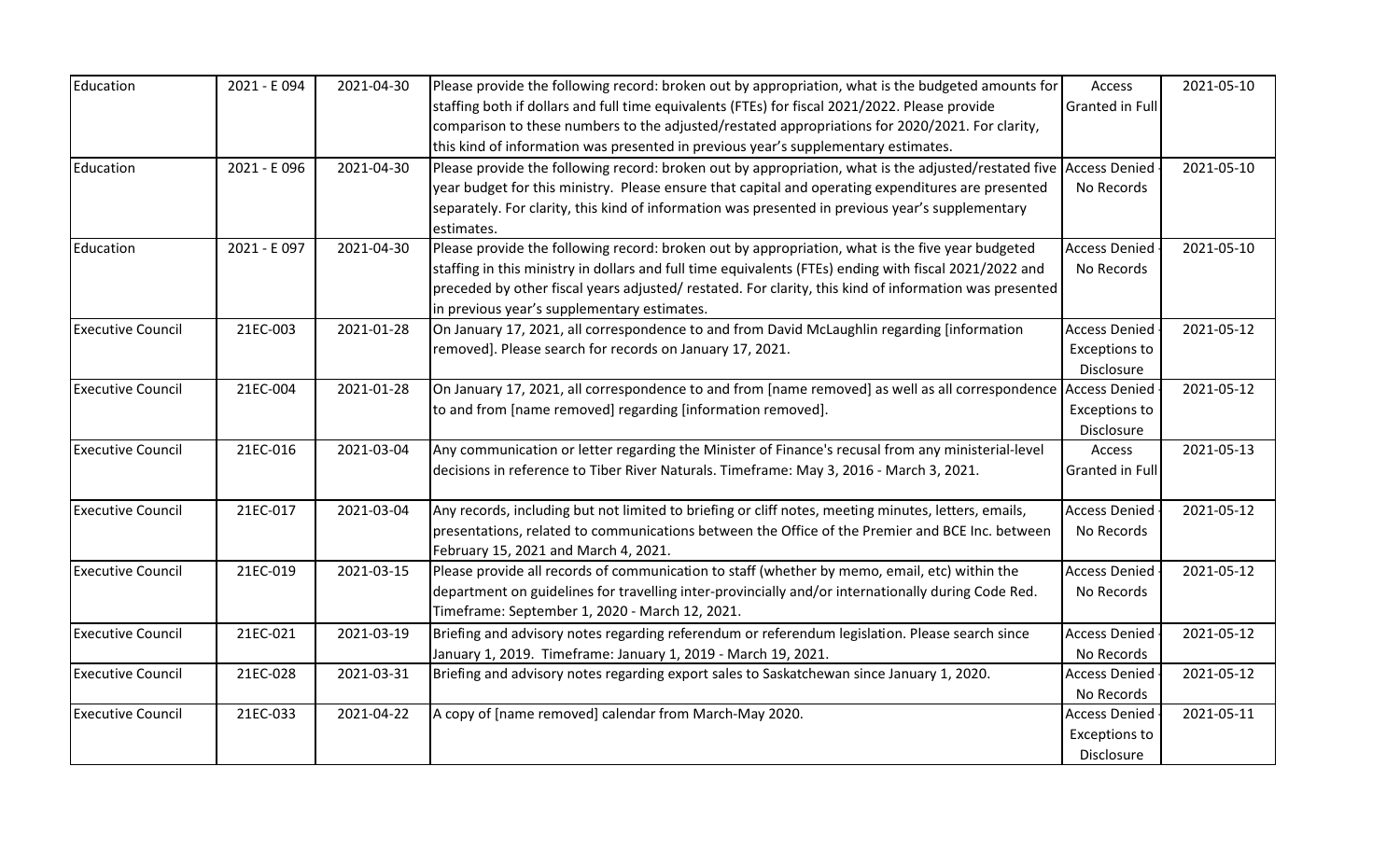| Families | 2021-37  | 2021-01-14 | Please provide all briefing notes, memoranda and presentations (decks) that mention Bill C-92 (An   | Access                 | 2021-05-18 |
|----------|----------|------------|-----------------------------------------------------------------------------------------------------|------------------------|------------|
|          |          |            | Act Respecting First Nations, Inuit and Metis Children, Youth and Families) from Jan 1, 2020 to Jan | Granted in             |            |
|          |          |            | 13, 2021.                                                                                           | Part                   |            |
| Families | 2021-69  | 2021-03-01 | The department's annual report provides aggregate expenditure totals for "salaries and employee     | Access                 | 2021-05-14 |
|          |          |            | benefits" as well as "other expenditures" for Winnipeg Child and Family Services (WCFS). Please     | Granted in             |            |
|          |          |            | provide additional expenditure details as follows:                                                  | Part                   |            |
|          |          |            | total salaries and employee benefits for WCFS attributed to Emergency Placement Resources (EPR)     |                        |            |
|          |          |            | in each fiscal year between April 1, 2013 and March 31, 2020                                        |                        |            |
|          |          |            | detailed breakdown of "other expenditures" by type for WCFS in each fiscal year between April 1,    |                        |            |
|          |          |            | 2013 and March 31, 2020 (please include separate totals for EPR-specific expenditures and non-EPR   |                        |            |
|          |          |            | expenditures).                                                                                      |                        |            |
| Families | 2021-74  | 2021-03-02 | All correspondence between the Minister of Families and the City of Winnipeg since January 1,       | Access                 | 2021-05-17 |
|          |          |            | 2021, including all discussions on warming centres, housing centres, homelessness, and related      | <b>Granted in Full</b> |            |
|          |          |            | issues.                                                                                             |                        |            |
| Families | 2021-93  | 2021-04-14 | From the Spring 2021 Housebook, copy of note "2. Early Learning and Child Care - COVID-             | Access                 | 2021-05-17 |
|          |          |            | Response)" under A. Top Issues.                                                                     | Granted in             |            |
|          |          |            |                                                                                                     | Part                   |            |
| Families | 2021-95  | 2021-04-15 | From the Spring 2021 Housebook, copy of note "4. Child and Youth Services - COVID Response)"        | Access                 | 2021-05-14 |
|          |          |            | under A. Top Issues                                                                                 | <b>Granted in Full</b> |            |
|          |          |            |                                                                                                     |                        |            |
| Families | 2021-99  | 2021-04-26 | From the Spring 2021 Housebook, copy of note "9. Bilingual communications during the COVID-19       | Access                 | 26-May-21  |
|          |          |            | pandemic" under A. Top Issues.                                                                      | Granted in             |            |
|          |          |            |                                                                                                     | Part                   |            |
| Families | 2021-100 | 2021-04-16 | From the Spring 2021 Housebook, copy of note "10. For-Profit Service Purchase Agreement" under      | Access                 | 2021-05-17 |
|          |          |            | A. Top Issues.                                                                                      | Granted in             |            |
|          |          |            |                                                                                                     | Part                   |            |
| Families | 2021-101 | 2021-04-16 | From the Spring 2021 Housebook, copy of note "11. Expectant Parent Service Practice Model" under    | Access                 | 2021-05-18 |
|          |          |            | A. Top Issues.                                                                                      | <b>Granted in Full</b> |            |
|          |          |            |                                                                                                     |                        |            |
| Families | 2021-102 | 2021-04-16 | From the Spring 2021 Housebook, copy of note "12. Brightscape Endeavours Financial Review"          | Access                 | 2021-05-17 |
|          |          |            | under A. Top Issues.                                                                                | Granted in             |            |
|          |          |            |                                                                                                     | Part                   |            |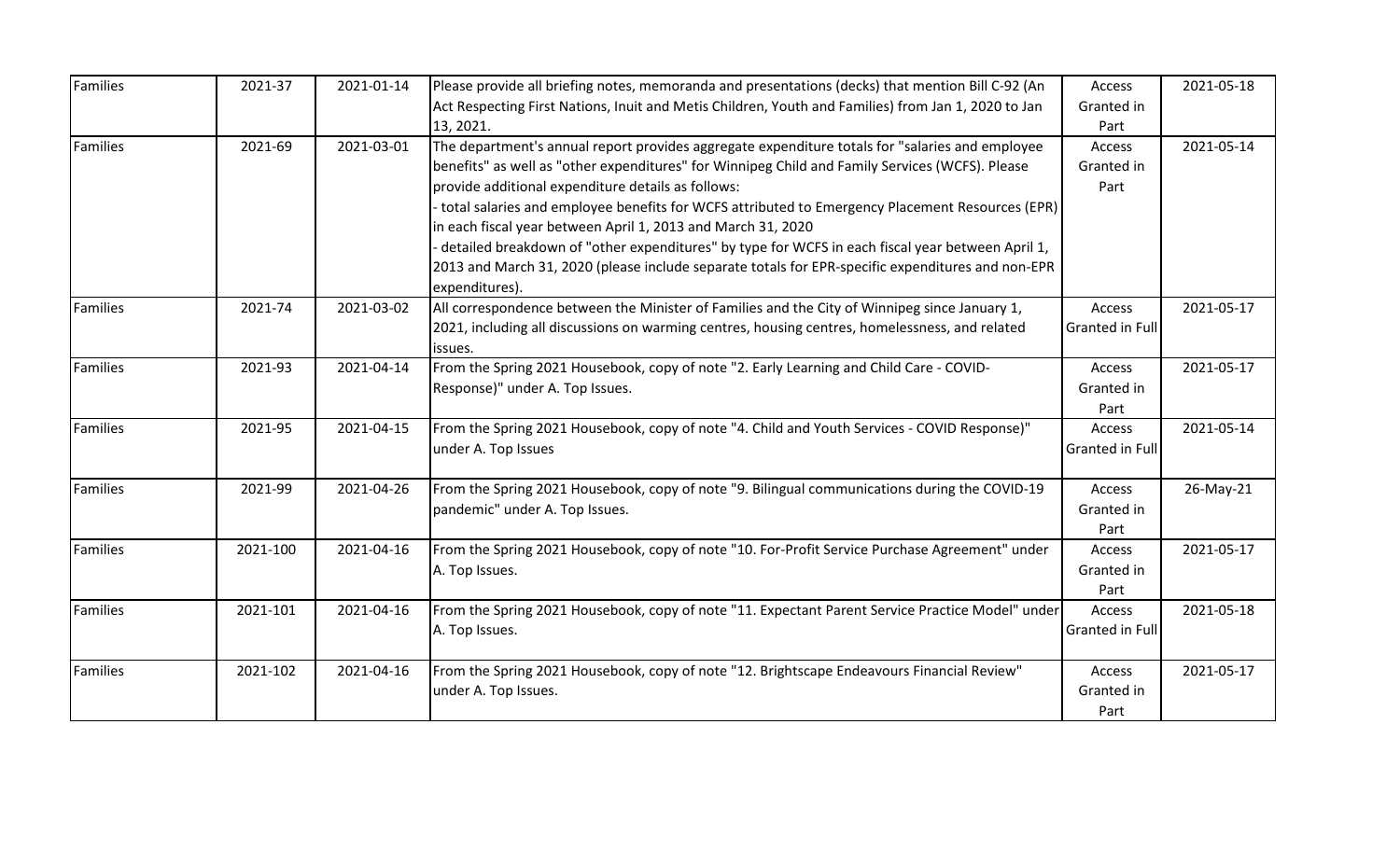| Families       | 2021-104  | 2021-04-19 | From the Spring 2021 Housebook, copy of note "14. Federal Child and Family Services Legislation"<br>under A. top Issues.                                                                                                                                                                                               | Access<br>Granted in<br>Part                               | 2021-05-18 |
|----------------|-----------|------------|------------------------------------------------------------------------------------------------------------------------------------------------------------------------------------------------------------------------------------------------------------------------------------------------------------------------|------------------------------------------------------------|------------|
| Families       | 2021-125  | 2021-04-28 | From the Spring 2021 Housebook, copy of note "31. Nursery School Single Funding Implementation"<br>under A. top Issues.                                                                                                                                                                                                | Access<br><b>Granted in Full</b>                           | 27-May-21  |
| Finance        | 20FIN-193 | 2020-08-13 | All correspondences, emails, memos, contracts, or other written communications related to and or<br>dealing with the costs incurred by the Province of Manitoba for the audit of [information removed],<br>including but not limited to copies of all invoices submitted by Ernst & Young Accountants (E&Y<br>Canada). | <b>Access Denied</b><br><b>Exceptions to</b><br>Disclosure | 2021-05-06 |
| <b>Finance</b> | 20FIN-285 | 2020-11-16 | Copies of invoices for work and expenses incurred between 2019 and May, 2020 submitted to<br>government by [information removed].                                                                                                                                                                                      | Access<br>Granted in<br>Part                               | 2021-05-25 |
| Finance        | 21FIN-016 | 2021-04-21 | Correspondence and Emails to the Premier or to the Minister of Finance regarding Bill 44 - The<br>Public Utility Ratepayers Protection and Regulatory Reform Act.                                                                                                                                                      | <b>Access Denied</b><br>No Records                         | 2021-05-19 |
| Finance        | 21FIN-039 | 2021-03-04 | Any communication or letter regarding the current Minister's recusal from any ministerial-level<br>decisions in reference to Tiber River Naturals.                                                                                                                                                                     | Access<br>Granted in Full                                  | 2021-05-13 |
| Finance        | 21FIN-041 | 2021-03-10 | Table of contents for the Spring 2021 Housebook. Time frame: January 1, 2021 to March 9, 2021.                                                                                                                                                                                                                         | <b>Access Denied</b><br>Records<br>Available in 90<br>days | 2021-04-29 |
| Finance        | 21FIN-042 | 2021-03-15 | Please provide all records of communication to staff (whether by memo, email, etc) within the<br>Treasury Board Secretariat and the Planning and Priorities Committee of Cabinet for travelling inter-<br>provincially and/or internationally during Code Red. Timeframe: September 1, 2020 - March 12,<br>2021.       | Access<br>Granted in Full                                  | 2021-05-12 |
| Finance        | 21FIN-059 | 2021-04-09 | Please provide the results to the pre-budget survey questions in preparation for Budget 2019.                                                                                                                                                                                                                          | Access<br>Granted in Full                                  | 2021-05-25 |
| Finance        | 21FIN-060 | 2021-04-14 | The number of deaths, by month, that have occurred in Manitoba in the years 2018, 2019, 2020 and<br>2021. The format for this data is requested to correspond with Statistics Canada 13-10-0708-01<br>Deaths, by month. https://doi.org/10.25318/1310070801-eng.                                                       | Access<br>Granted in Full                                  | 2021-05-03 |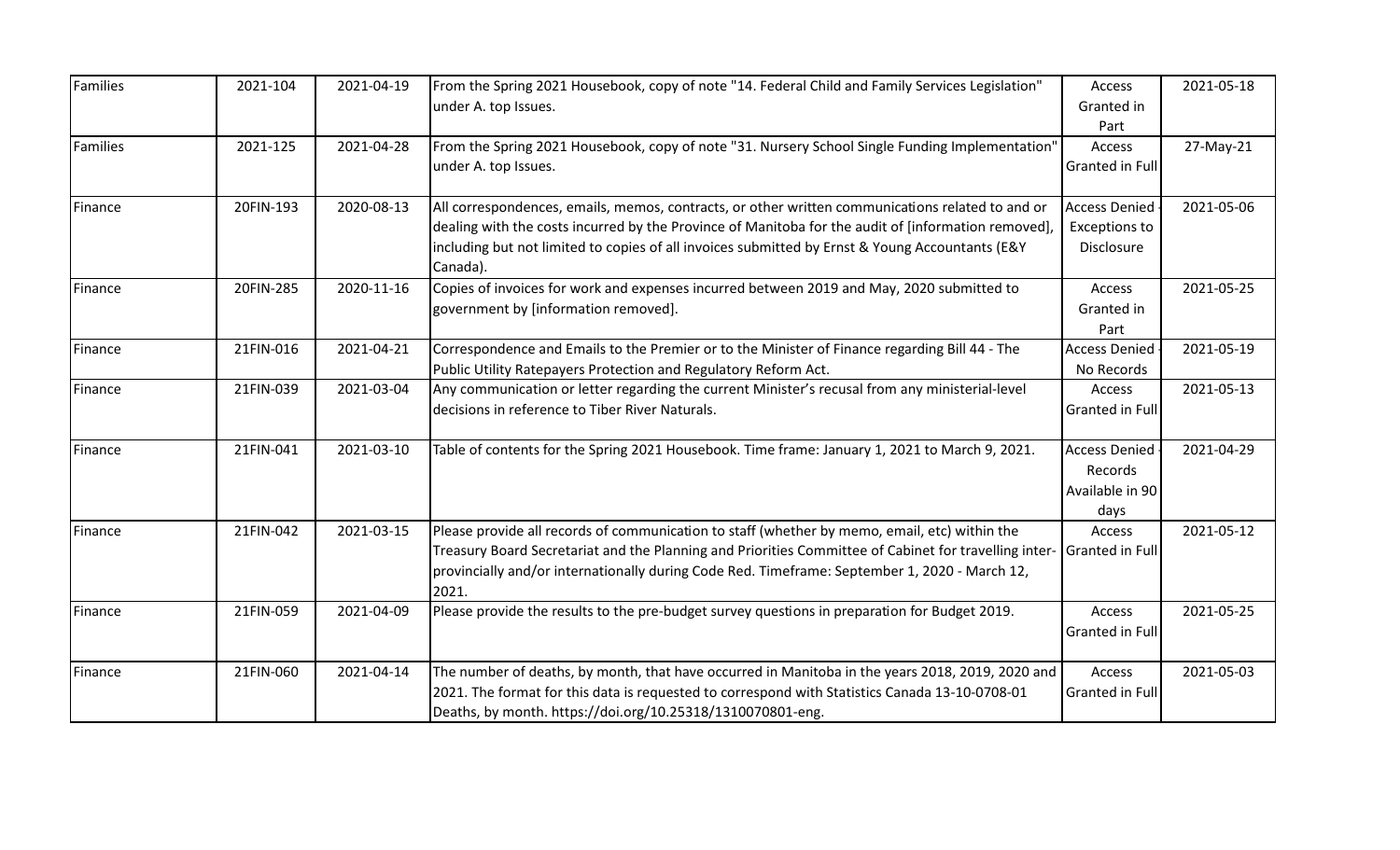| Finance                   | 21FIN-061 | 2021-04-14 | Leading causes of deaths, total population, by age group, that have occurred in Manitoba in the     | Access               | 2021-05-03 |
|---------------------------|-----------|------------|-----------------------------------------------------------------------------------------------------|----------------------|------------|
|                           |           |            | years 2015, 2016, 2017, 2018, 2019, 2020, and 2021. The format for this data is requested to        | Granted in Full      |            |
|                           |           |            | correspond with Statistics Canada table 13-10-0394-01 deaths by month.                              |                      |            |
| <b>Finance</b>            | 21FIN-068 | 2021-04-22 | The records of all deaths, by month, that have occurred in Manitoba in the years 2017, 2018, 2019   | Access               | 2021-04-30 |
|                           |           |            | and 2020. The format for the data I am requesting is to correspond with Statistics Canada by month. | Granted in Full      |            |
|                           |           |            | Timeframe: January 1, 2017 to December 31, 2020.                                                    |                      |            |
| Finance                   | 21FIN-079 | 2021-05-03 | Manitoba death records for 2018-2020. Total number of registered deaths in the province by the      | Access               | 2021-05-11 |
|                           |           |            | month and year.                                                                                     | Granted in Full      |            |
| <b>Health and Seniors</b> | 090-21    | 2021-02-26 | "High level overview " provided by the province to Dr. Lynn Stevenson which describes approaches    | <b>Access Denied</b> | 2021-04-08 |
| Care                      |           |            | by other personal care homes in Manitoba with similar COVID-19 case levels have done/are doing to   | No Records           |            |
|                           |           |            | manage the care needs of residents during the pandemic. From page 9 of Maples Personal Care         |                      |            |
|                           |           |            | Home COVID-19 Outbreak: External Review Final Report.                                               |                      |            |
| <b>Health and Seniors</b> | 096-21    | 2021-03-02 | All briefing and advisory notes regarding construction at Boyne Lodge.                              | <b>Access Denied</b> | 2021-04-01 |
| Care                      |           |            |                                                                                                     | No Records           |            |
| <b>Health and Seniors</b> | 097-21    | 2021-03-02 | Memos, directives, briefing and advisory notes regarding the process for notifying public health    | <b>Access Denied</b> | 2021-04-01 |
| Care                      |           |            | about COVID-19 variant testing.                                                                     | No Records           |            |
| <b>Health and Seniors</b> | 098-21    | 2021-03-02 | Requests information regarding complaint filed with the College of Registered Nurses.               | <b>Access Denied</b> | 2021-04-01 |
| Care                      |           |            |                                                                                                     | No Records           |            |
| <b>Health and Seniors</b> | 099-21    | 2021-03-03 | A table which aggregates positive COVID-19 cases by exposure setting, including the following       | Access               | 2021-04-02 |
| Care                      |           |            | settings (list provided). The date range for this request is September 15, 2020 through November    | Granted in           |            |
|                           |           |            | 11, 2020.                                                                                           | Part                 |            |
| <b>Health and Seniors</b> | 100-21    | 2021-03-03 | Briefing and advisory notes regarding internationally educated nurses since December 1, 2020.       | Access               | 2021-04-06 |
| Care                      |           |            |                                                                                                     | Granted in           |            |
|                           |           |            |                                                                                                     | Part                 |            |
| <b>Health and Seniors</b> | 101-21    | 2021-03-03 | Briefing and advisory notes regarding rapid tests provided by the federal government since          | Access               | 2021-04-06 |
| Care                      |           |            | September 1, 2020.                                                                                  | Granted in           |            |
|                           |           |            |                                                                                                     | Part                 |            |
| <b>Health and Seniors</b> | 103-21    | 2021-03-05 | Since July 1, 2019, correspondence received by the Minister or sent from the Minister to one or     | <b>Access Denied</b> | 2021-04-06 |
| Care                      |           |            | more of the following: [list of names provided].                                                    | <b>Exceptions to</b> |            |
|                           |           |            |                                                                                                     | Disclosure           |            |
| <b>Health and Seniors</b> | 104-21    | 2021-03-05 | Since July 1, 2019, correspondence received by the Deputy Minister or sent from the Deputy          | <b>Access Denied</b> | 2021-04-06 |
| Care                      |           |            | Minister to one or more of the following: [list of names provided].                                 | <b>Exceptions to</b> |            |
|                           |           |            |                                                                                                     | Disclosure           |            |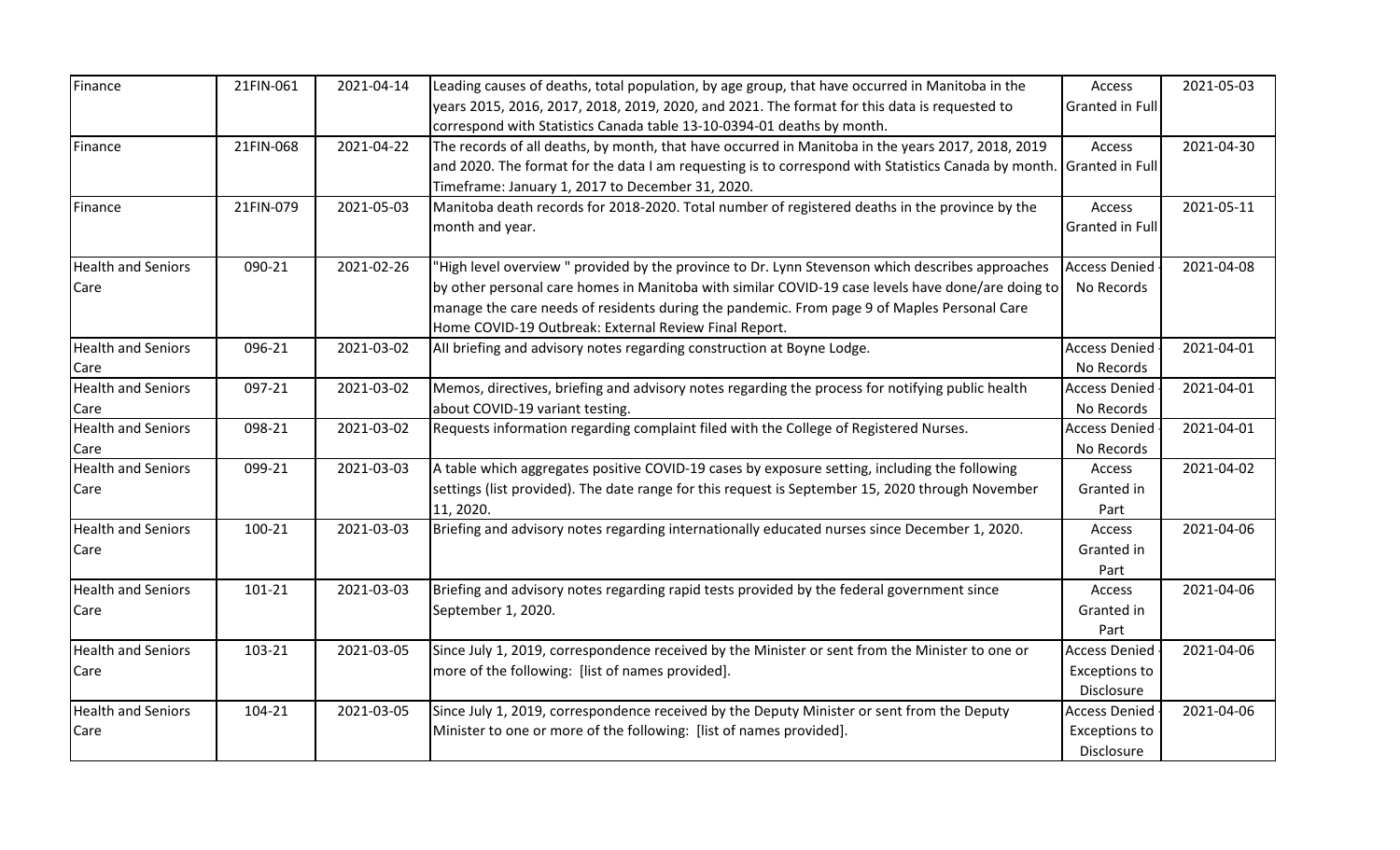| <b>Health and Seniors</b> | 105-21 | 2021-03-09 | Table of Contents for the Spring 2021 Housebook.                                                       | Access                 | 2021-04-08 |
|---------------------------|--------|------------|--------------------------------------------------------------------------------------------------------|------------------------|------------|
| Care                      |        |            |                                                                                                        | Granted in             |            |
|                           |        |            |                                                                                                        | Part                   |            |
| <b>Health and Seniors</b> | 106-21 | 2021-03-12 | Since May 3, 2016: records indicating how much of the government's \$160 million commitment to         | Access                 | 2021-04-16 |
| Care                      |        |            | building personal care homes has been spent and the location of the PCHs.                              | <b>Granted in Full</b> |            |
| <b>Health and Seniors</b> | 107-21 | 2021-03-12 | Including attachments, copy of Karen Herd's August 21, 2020 letter to Vickie Kaminski re: 2020/21      | Access                 | 2021-04-20 |
| Care                      |        |            | Commissioning for Health Services. Please Include the funding details.                                 | <b>Granted in Full</b> |            |
| <b>Health and Seniors</b> | 108-21 | 2021-03-16 | All briefing notes and slideshows involving antimicrobial resistance and/or superbugs, dated from      | <b>Access Denied</b>   | 2021-04-15 |
| Care                      |        |            | January 1, 2020 to the present date.                                                                   | No Records             |            |
| <b>Health and Seniors</b> | 112-21 | 2021-03-18 | How many people were provided care out of province in 2018/2019 and 2019/2020 and 2020/2021            | Access                 | 2021-04-16 |
| Care                      |        |            | (to date), and how much is spent? If available, please break out by general category of procedure.     | Granted in             |            |
|                           |        |            |                                                                                                        | Part                   |            |
| <b>Health and Seniors</b> | 115-21 | 2021-03-18 | Broken out by treatment type, how many people were provided care out of province in 2018/2019          | Access                 | 2021-04-16 |
| Care                      |        |            | and 2019/2020 and 2020/2021 (to date) for epilepsy and how much was spent?                             | <b>Granted in Full</b> |            |
| <b>Health and Seniors</b> | 118-21 | 2021-03-19 | Records regarding VIRGO Implementation.                                                                | Access                 | 2021-04-19 |
| Care                      |        |            |                                                                                                        | <b>Granted in Full</b> |            |
| <b>Health and Seniors</b> | 120-21 | 2021-03-19 | Briefing and Advisory notes regarding safe consumption sites since October 1, 2019.                    | Access                 | 2021-05-11 |
| Care                      |        |            |                                                                                                        | Granted in             |            |
|                           |        |            |                                                                                                        | Part                   |            |
| <b>Health and Seniors</b> | 121-21 | 2021-03-24 | Briefing and advisory notes regarding rural emergency rooms since October 1, 2019.                     | <b>Access Denied</b>   | 2021-05-03 |
| Care                      |        |            |                                                                                                        | No Records             |            |
| <b>Health and Seniors</b> | 122-21 | 2021-03-24 | Briefing and advisory notes regarding Bill 213, The Reporting of Supports for Child Survivors of       | <b>Access Denied</b>   | 2021-05-03 |
| Care                      |        |            | Sexual Assault Act (Trained Health Professionals and Evidence Collection Kits).                        | No Records             |            |
| <b>Health and Seniors</b> | 127-21 | 2021-03-31 | The number of times the provincial Ombudsman notified the Department and/or returned                   | Access                 | 2021-04-30 |
| Care                      |        |            | documentation that was irrelevant to complaint. For entire Department. Timeframe: 2018, 2019,<br>2020. | <b>Granted in Full</b> |            |
| <b>Health and Seniors</b> | 140-21 | 2021-04-09 | Records indicating the levels of antibodies in the population from the Canadian Blood Services         | Access                 | 2021-05-10 |
| Care                      |        |            | survey, as well as the survey in full. From March 2020 to present.                                     | Granted in Full        |            |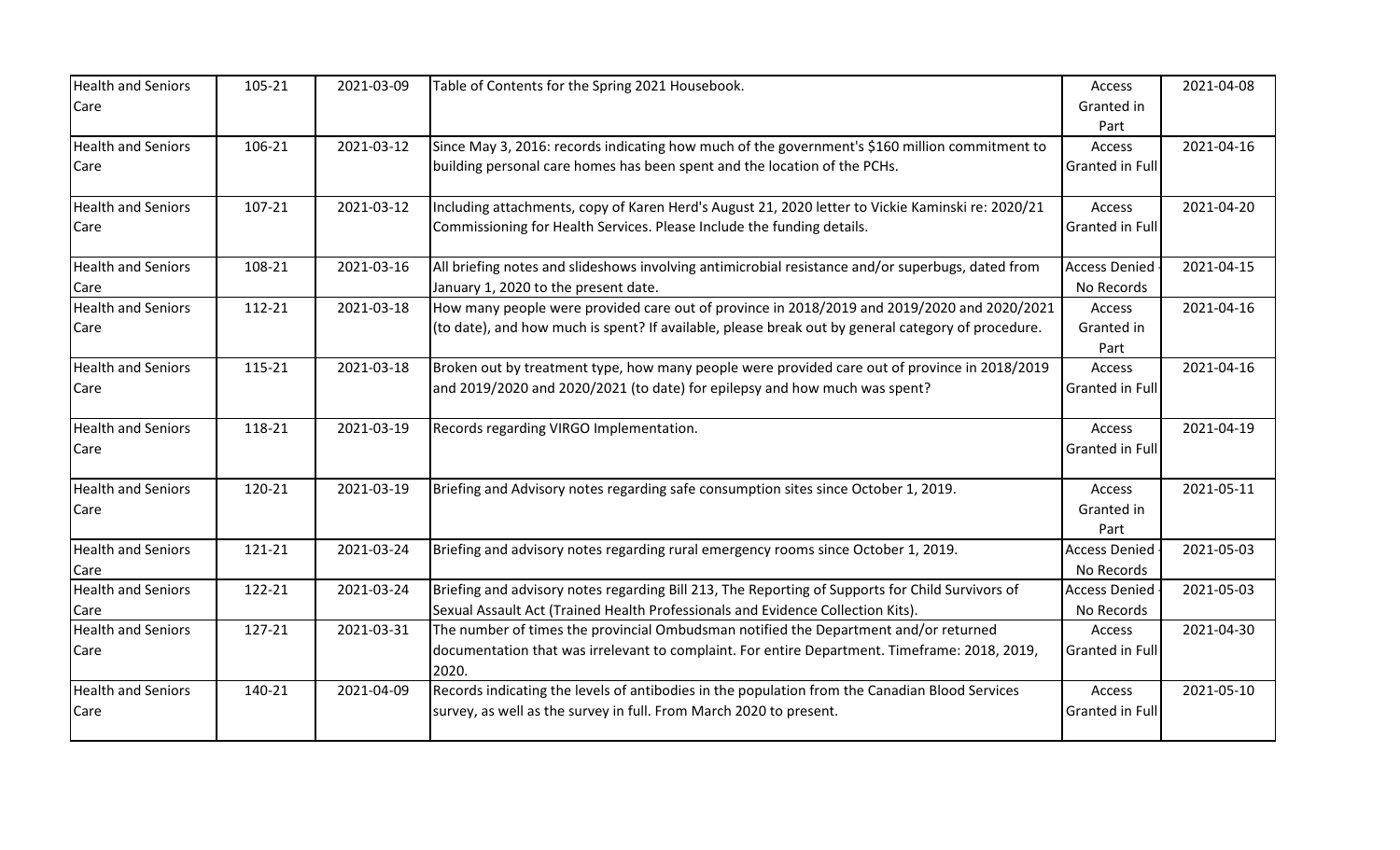| <b>Health and Seniors</b><br>Care | 141-21 | 2021-04-09 | Number of surgeries completed under new contracts since March 1, 2020.                                                                                                                                                                                                                                                                                                                                                                                                     | Access<br>Granted in Full          | 2021-05-10 |
|-----------------------------------|--------|------------|----------------------------------------------------------------------------------------------------------------------------------------------------------------------------------------------------------------------------------------------------------------------------------------------------------------------------------------------------------------------------------------------------------------------------------------------------------------------------|------------------------------------|------------|
| <b>Health and Seniors</b><br>Care | 142-21 | 2021-04-09 | Number of surgeries per month since August 1, 2020.                                                                                                                                                                                                                                                                                                                                                                                                                        | <b>Access Denied</b><br>No Records | 2021-05-10 |
| <b>Health and Seniors</b><br>Care | 143-21 | 2021-04-12 | Please provide all data with respect to COVID-19 cases from September 1, 2020 to December 1,<br>2020. We are looking for all the confirmed cases associated with fitness centres, fitness studios,<br>gyms, yoga studios and spin studios. Anything that falls under "fitness centre" in the health orders.<br>Please include any statistics Dr. Roussin would be referencing in his press release or using to create<br>health orders, as well as possible exposure data. | Access<br>Granted in Full          | 2021-05-12 |
| <b>Health and Seniors</b><br>Care | 144-21 | 2021-04-12 | Please provide any correspondence (letters, emails, etc) between officials in the department and<br>representatives of Revera. Please provide records from September 1, 2020 to present.                                                                                                                                                                                                                                                                                   | Access<br>Granted in<br>Part       | 2021-05-12 |
| <b>Health and Seniors</b><br>Care | 145-21 | 2021-04-12 | Copy of the survey conducted by Doctors Manitoba and Deloitte, including any correspondence with Access Denied<br>Doctors Manitoba and/or Deloitte. Timeline is from March 2020 to present.                                                                                                                                                                                                                                                                                | No Records                         | 2021-05-12 |
| <b>Health and Seniors</b><br>Care | 150-21 | 2021-04-19 | By location and name of institution, number of personal care home beds constructed in fiscal year<br>2019/2020.                                                                                                                                                                                                                                                                                                                                                            | Access granted<br>in full          | 2021-05-19 |
| <b>Health and Seniors</b><br>Care | 151-21 | 2021-04-19 | By location and name of institution, number of personal care home beds constructed in fiscal year<br>2020/2021.                                                                                                                                                                                                                                                                                                                                                            | Access granted<br>in full          | 2021-05-19 |
| <b>Health and Seniors</b><br>Care | 152-21 | 2021-04-19 | By location and name of institution, number of personal care home beds constructed in fiscal year<br>2021/2022.                                                                                                                                                                                                                                                                                                                                                            | <b>Access granted</b><br>in full   | 2021-05-19 |
| <b>Health and Seniors</b><br>Care | 153-21 | 2021-04-19 | Broken out by month and by procedure, the waitlist for surgeries from February 1, 2020 until<br>present.                                                                                                                                                                                                                                                                                                                                                                   | Access<br>Granted in Full          | 2021-05-19 |
| <b>Health and Seniors</b><br>Care | 156-21 | 2021-04-26 | From the Spring 2021 House Book, copy of note "Lab Capacity for COVID testing".                                                                                                                                                                                                                                                                                                                                                                                            | Access<br>Granted in<br>Part       | 2021-05-26 |
| <b>Health and Seniors</b><br>Care | 157-21 | 2021-04-26 | From the Spring 2021 House Book, copy of note "Covid Rapid Testing".                                                                                                                                                                                                                                                                                                                                                                                                       | Access<br>Granted in<br>Part       | 2021-05-26 |
| <b>Health and Seniors</b><br>Care | 158-21 | 2021-04-26 | From the Spring 2021 House Book, copy of note "Contact Tracing".                                                                                                                                                                                                                                                                                                                                                                                                           | Access<br>Granted in<br>Part       | 2021-05-26 |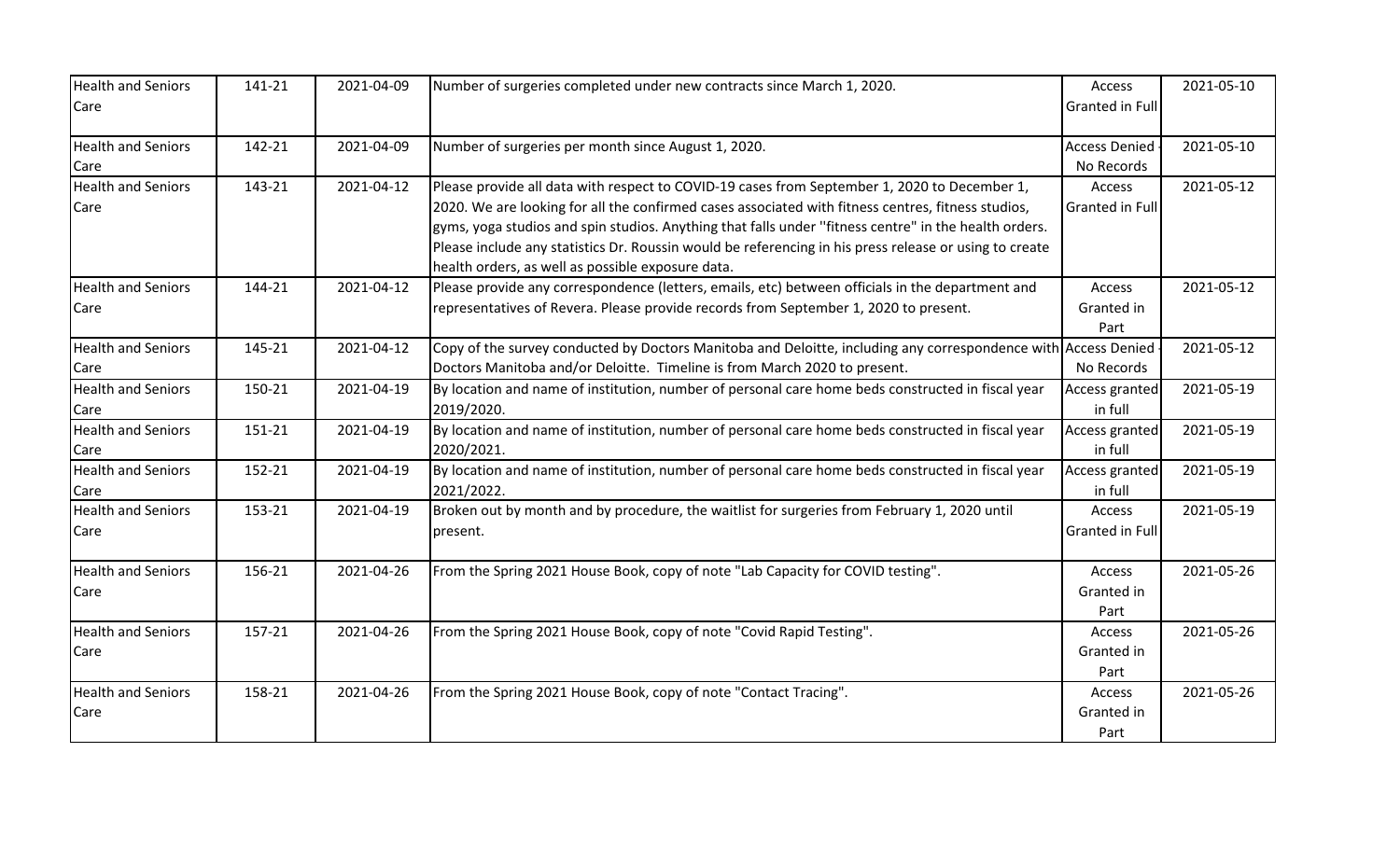| <b>Health and Seniors</b><br>Care | 159-21      | 2021-04-26 | From the Spring 2021 House Book, copy of note "The Maples Investigation".                                | Access<br>Granted in   | 2021-05-26 |
|-----------------------------------|-------------|------------|----------------------------------------------------------------------------------------------------------|------------------------|------------|
|                                   |             |            |                                                                                                          | Part                   |            |
| <b>Health and Seniors</b>         | 160-21      | 2021-04-27 | From the Spring 2021 House Book, copy of note "Implementation plan to address Maples                     | Access                 | 2021-05-27 |
| Care                              |             |            | Investigation recommendations".                                                                          | Granted in Full        |            |
| <b>Health and Seniors</b>         | 167-21      | 2021-04-28 | From the Spring 2021 House Book, copy of note "Quality and Access to Care in Rural Manitoba".            | Access                 | 2021-05-27 |
| Care                              |             |            |                                                                                                          | Granted in             |            |
|                                   |             |            |                                                                                                          | Part                   |            |
| Indigenous and                    | INR 2019-40 | 2019-11-29 | Records indicating, the current state of those Waste and Water facilities and water treatment plants     | Access                 | 2021-05-11 |
| <b>Northern Relations</b>         |             |            | being upgraded or replaced in Manitoba currently.                                                        | Granted in             |            |
|                                   |             |            |                                                                                                          | Part                   |            |
| Indigenous and                    | INR 2021-02 | 2021-01-28 | All records of the safe drinking water joint working group for northern communities.                     | Access                 | 2021-05-11 |
| <b>Northern Relations</b>         |             |            |                                                                                                          | Granted in Full        |            |
| Indigenous and                    | INR 2021-16 | 2021-04-07 | Table of contents for the Spring 2021 Housebook.                                                         | <b>Access Denied</b>   | 2021-04-07 |
| Northern Relations                |             |            |                                                                                                          | Records                |            |
|                                   |             |            |                                                                                                          | Available in 90        |            |
|                                   |             |            |                                                                                                          | days                   |            |
| Indigenous and                    | INR 2021-20 | 2021-04-29 | Please provide the following record: broken out by appropriation and by sub appropriation, what is       | Access                 | 2021-05-18 |
| <b>Northern Relations</b>         |             |            | the budgeted amounts for staffing both in dollars and full time equivalents (FTEs) for fiscal            | <b>Granted in Full</b> |            |
|                                   |             |            | 2021/2022. Please provide comparison to these numbers to the adjusted/restated appropriations            |                        |            |
|                                   |             |            | for 2020/2021. For clarity, this kind of information was presented in previous year's supplementary      |                        |            |
|                                   |             |            | estimates                                                                                                |                        |            |
| Indigenous and                    | INR 2021-22 | 2021-04-29 | Please provide the following record: broken out by appropriation, what is the adjusted/restated five     | <b>Access Denied</b>   | 2021-05-18 |
| Northern Relations                |             |            | year budget for this ministry. Please ensure that capital and operating expenditures are presented       | No Records             |            |
|                                   |             |            | separately. For clarity, this kind of information was presented in previous year's supplementary         |                        |            |
|                                   |             |            | estimates.                                                                                               |                        |            |
| Indigenous and                    | INR 2021-23 | 2021-04-29 | Please provide the following record: broken out by appropriation, what is the five year budgeted         | <b>Access Denied</b>   | 2021-05-18 |
| <b>Northern Relations</b>         |             |            | staffing in this ministry in dollars and full time equivalents (FTEs), ending with fiscal year 2021/2022 | No Records             |            |
|                                   |             |            | and preceded by other fiscal years adjusted/restated. For clarity, this kind of information was          |                        |            |
|                                   |             |            | presented in previous year's supplementary estimates.                                                    |                        |            |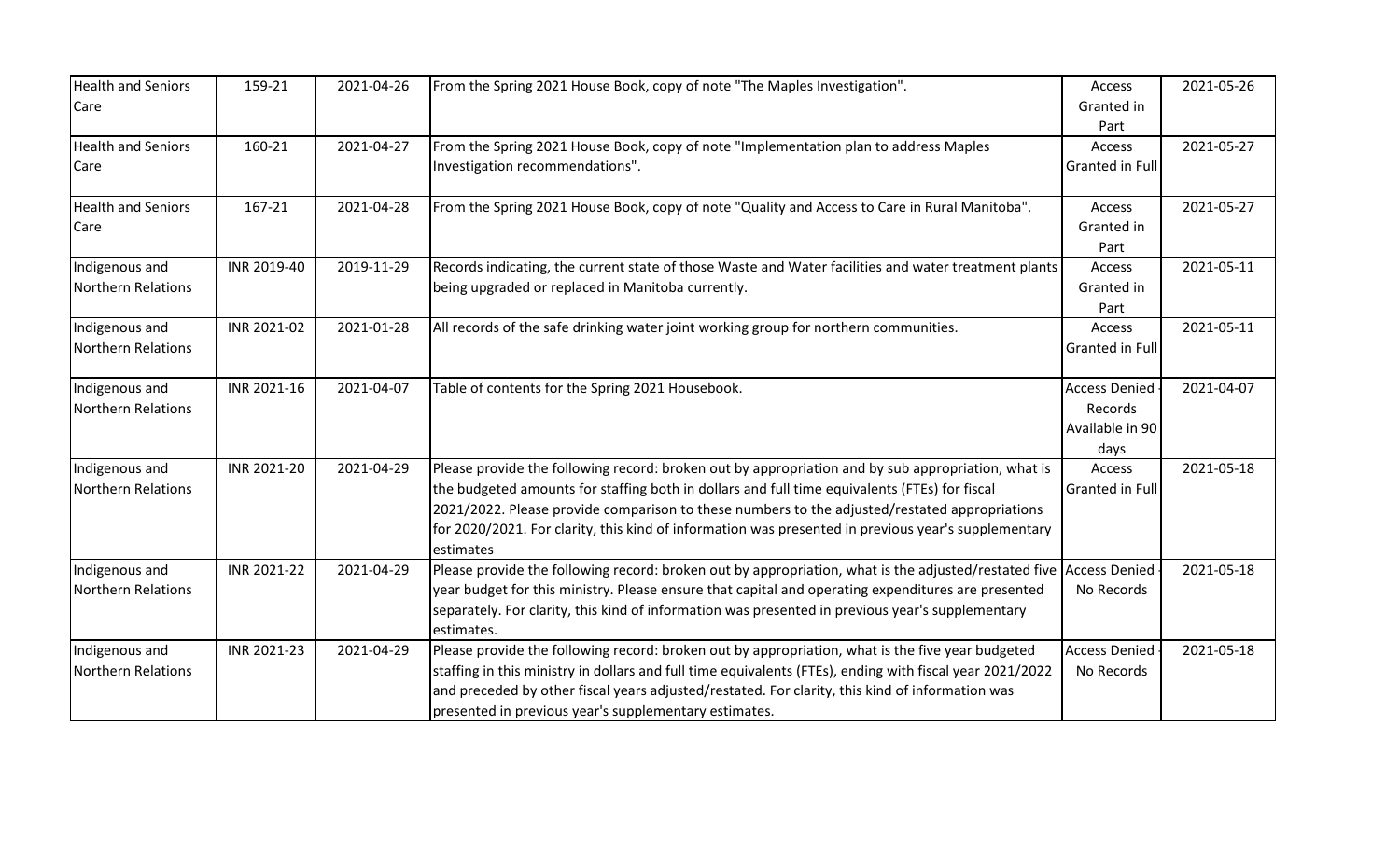| Infrastructure | 21-014 and | 2021-03-10 | Report to Gimli Industrial Park Committee for Meeting - 14 September 1971 from [name removed],                          | Access                 | 2021-05-07 |
|----------------|------------|------------|-------------------------------------------------------------------------------------------------------------------------|------------------------|------------|
|                | 015        |            | Report to Honourable J.P.Borowski on Huron Industrial Park and Gimli Industrial Park, by [name<br>removed], 25 May 1971 | <b>Granted in Full</b> |            |
| Infrastructure | 21-027     | 2021-03-22 | Briefing and advisory notes regarding alternate service delivery since September 2020.                                  | <b>Access Denied</b>   | 2021-05-07 |
|                |            |            |                                                                                                                         | <b>Exceptions to</b>   |            |
|                |            |            |                                                                                                                         | Disclosure             |            |
| Infrastructure | 21-033     | 2021-04-08 | Approved proposals submitted to the IDEAS fund since May 1, 2018.                                                       | <b>Access Denied</b>   | 2021-05-07 |
|                |            |            |                                                                                                                         | <b>Exceptions to</b>   |            |
|                |            |            |                                                                                                                         | Disclosure             |            |
| Infrastructure | 21-045     | 2021-05-04 | Copy of all notes from the Minister's or political staff's Spring 2021 Housebook.                                       | <b>Access Denied</b>   | 2021-05-11 |
|                |            |            |                                                                                                                         | No Records             |            |
| Justice        | 2021-137   | 2021-04-15 | Records indicating the proportion of cases that were pursued where animal abuse/cruelty charges                         | Access                 | 2021-05-12 |
|                |            |            | were laid by enforcement/investigation agencies under the Criminal Code (sections 160 and 444-                          | Granted in Full        |            |
|                |            |            | 447) and the Animal Care Act (all sections).                                                                            |                        |            |
| Justice        | 2021-138   | 2021-04-15 | Please provide the copies of any and all correspondences made by Manitoba Justice concerning                            | Access                 | 2021-05-17 |
|                |            |            | [personal information removed] their text. Please provide all memos, briefing notes, emails, text                       | Granted in             |            |
|                |            |            | messages or any other communication between July 1, 2019 and April 15, 2021. Please provide the                         | Part                   |            |
|                |            |            | documents in machine readable format.                                                                                   |                        |            |
| Justice        | 2021-139   | 2021-04-15 | Please provide a copy of the document then-Justice Minister and Attorney General Cliff Cullen sent                      | Access                 | 2021-05-17 |
|                |            |            | to the RCMP to conduct a review into the circumstances surrounding the [personal information                            | Granted in             |            |
|                |            |            | removed]. The request was made on Oct. 4, 2019. Please provide the document in machine-                                 | Part                   |            |
|                |            |            | readable format.                                                                                                        |                        |            |
| Justice        | 2021-140   | 2021-04-15 | Please provide the copies of any and all correspondences made by Manitoba Justice concerning                            | Access                 | 2021-05-17 |
|                |            |            | [personal information removed] in their text. Please provide all memos, briefing notes, emails, text                    | Granted in             |            |
|                |            |            | messages or any other communication between July 1, 2019 and April 15, 2021. Please provide the                         | Part                   |            |
|                |            |            | documents in machine readable format.                                                                                   |                        |            |
| Justice        | 2021-141   | 2021-04-16 | Please provide all briefing or advisory material prepared for the Minister/Deputy Minister on the                       | Access                 | 2021-05-17 |
|                |            |            | subject of [name removed] extradition to the US.                                                                        | Granted in             |            |
|                |            |            |                                                                                                                         | Part                   |            |
| Justice        | 2021-142   | 2021-04-16 | Please provide all briefing or advisory material prepared for the Minister/Deputy Minister on the                       | Access                 | 2021-05-17 |
|                |            |            | subject of [name removed] incarceration.                                                                                | Granted in             |            |
|                |            |            |                                                                                                                         | Part                   |            |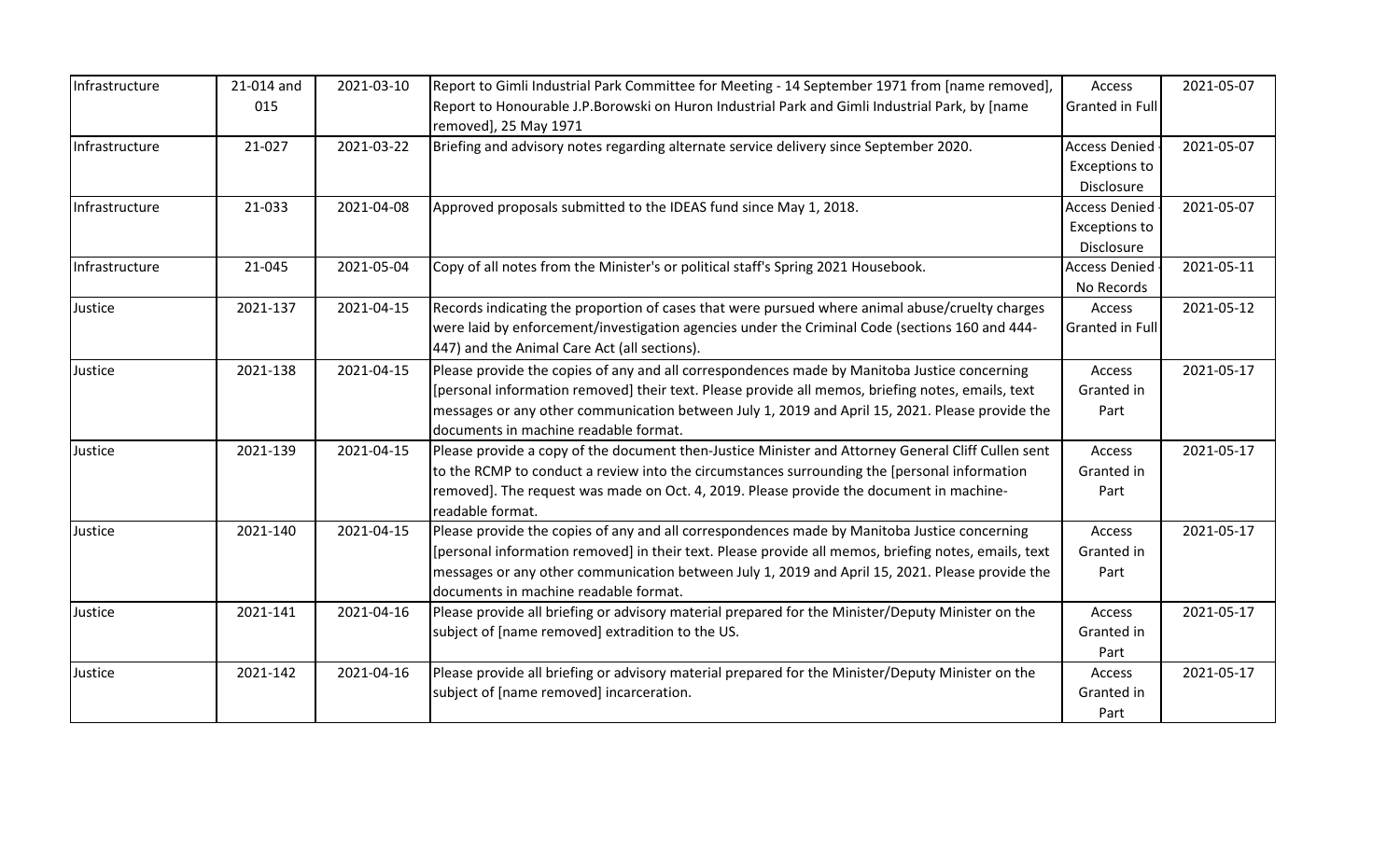| Justice | 2021-143 | 2021-04-16 | Please provide all briefing or advisory material prepared for Crown Law on the subject of [name<br>removed] extradition to the US.                                                                    | <b>Access Denied</b><br><b>Exceptions to</b><br>Disclosure | 2021-05-17 |
|---------|----------|------------|-------------------------------------------------------------------------------------------------------------------------------------------------------------------------------------------------------|------------------------------------------------------------|------------|
| Justice | 2021-144 | 2021-04-16 | Please provide all briefing or advisory material or information prepared for management at Custody<br>Corrections on the subject of [name removed] incarceration.                                     | Access<br>Granted in<br>Part                               | 2021-05-17 |
| Justice | 2021-145 | 2021-04-18 | Requests access to a current listing of municipalities operating advisory committees with the Royal<br>Canadian Mounted Police pursuant to section 84(1) of the Police Services Act c.c.s.m. c. P94.5 | <b>Access Denied</b><br>No Records                         | 2021-05-12 |
| Justice | 2021-150 | 2021-04-23 | From the 2021 Housebook, copy of note "9. OCME Autopsy Backlog and Staffing" under the Office<br>of the Chief Medical Examiner (Branch Summary).                                                      | Access<br><b>Granted in Full</b>                           | 2021-05-25 |
| Justice | 2021-151 | 2021-04-23 | From the 2021 Housebook, copy of note "2. Detention Review Program" under Manitoba<br>Prosecution Services (MPS Branch Summary).                                                                      | Access<br>Granted in Full                                  | 2021-05-25 |
| Justice | 2021-152 | 2021-04-23 | From the 2021 Housebook, copy of note "5. Use of Body Cameras (Coordinated with CSD and<br>Courts)" under Manitoba Prosecution Services (MPS Branch Summary).                                         | Access<br>Granted in<br>Part                               | 2021-05-25 |
| Justice | 2021-153 | 2021-04-23 | From the 2021 Housebook, copy of note "9. The Election Financing Amendment and Elections<br>Amendment Act" under Legal Services (Branch Summary).                                                     | Access<br>Granted in<br>Part                               | 2021-05-25 |
| Justice | 2021-154 | 2021-04-26 | From the Spring 2021 Housebook, copy of the note "12. The Human Rights Code Amendment Act"<br>under Manitoba Human Rights Commission (MHRC Branch Summary).                                           | Access<br>Granted in<br>Part                               | 2021-05-26 |
| Justice | 2021-155 | 2021-04-26 | From the Spring 2021 Housebook, copy of the note "2. Corrections Populations and Institutional<br>Incidents" under Custody Corrections (Branch Summary).                                              | Access<br><b>Granted in Full</b>                           | 2021-05-26 |
| Justice | 2021-156 | 2021-04-26 | From the Spring 2021 Housebook, copy of the note "3. Corrections Rehabilitative Programing"<br>under Custody Corrections (Branch Summary).                                                            | Access<br><b>Granted in Full</b>                           | 2021-05-26 |
| Justice | 2021-157 | 2021-04-26 | From the Spring 2021 Housebook, copy of the note "4. Custody Pandemic Operations" under<br>Custody Corrections (Branch Summary).                                                                      | Access<br>Granted in Full                                  | 2021-05-26 |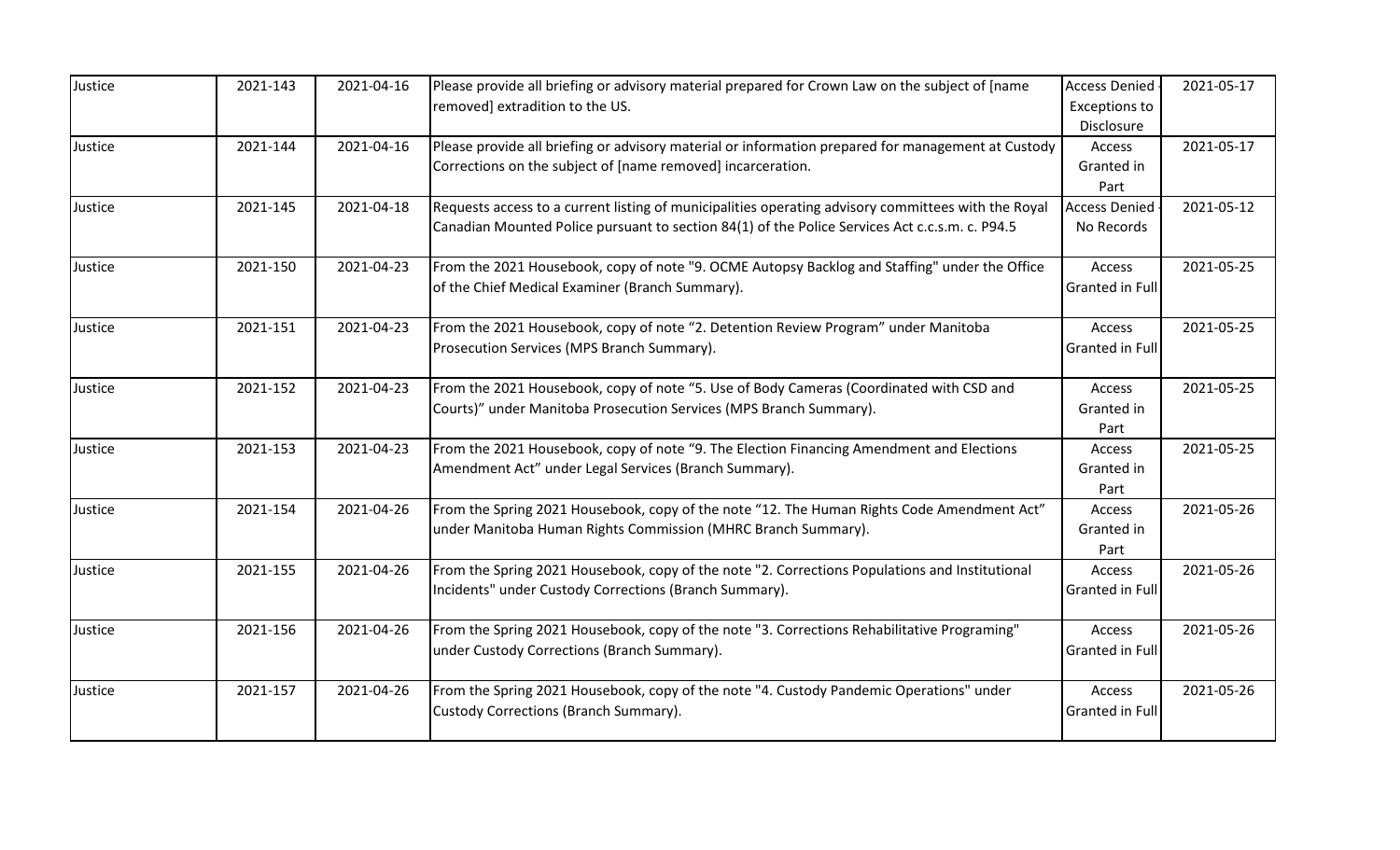| Justice | 2021-158 | 2021-04-26 | Item: Canadian Nationalist Party Date: 1933                                                          | Access          | 2021-05-19 |
|---------|----------|------------|------------------------------------------------------------------------------------------------------|-----------------|------------|
|         |          |            | Series Title: Attorney General Central Registry operations and program files                         | Granted in Full |            |
|         |          |            | Schedule: ATG 0132                                                                                   |                 |            |
|         |          |            | Accession: GR0542 Location: J-13-2-7                                                                 |                 |            |
| Justice | 2021-159 | 2021-04-27 | From the Spring 2021 Housebook, copy of the note "5. Dauphin Correctional Centre (DCC) Closure"      | Access          | 2021-05-27 |
|         |          |            | under Custody Corrections (Branch Summary).                                                          | Granted in      |            |
|         |          |            |                                                                                                      | Part            |            |
| Justice | 2021-160 | 2021-04-27 | From the Spring 2021 Housebook, copy of the note "7. Direct Lock-Up Termination" under Custody       | Access          | 2021-05-27 |
|         |          |            | Corrections (Branch Summary).                                                                        | Granted in      |            |
|         |          |            |                                                                                                      | Part            |            |
| Justice | 2021-161 | 2021-04-27 | From the Spring 2021 Housebook, copy of the note "8. Inmate Medications" under Custody               | Access          | 2021-05-27 |
|         |          |            | Corrections (Branch Summary).                                                                        | Granted in      |            |
|         |          |            |                                                                                                      | Part            |            |
| Justice | 2021-162 | 2021-04-27 | From the Spring 2021 Housebook, copy of the note "9. Inmate Phone System" under Custody              | Access          | 2021-05-27 |
|         |          |            | Corrections (Branch Summary).                                                                        | Granted in      |            |
|         |          |            |                                                                                                      | Part            |            |
| Justice | 2021-163 | 2021-04-27 | A copy of the "detailed budget" for that of the Manitoba Police Commission's Independent             | Access          | 2021-05-27 |
|         |          |            | Investigations Unit (IIU). The IIU comes under Associate Deputy Minister Community Safety Scott      | Granted in      |            |
|         |          |            | Kolody from a Manitoba Justice Organizational Chart perspective.                                     | Part            |            |
| Justice | 2021-168 | 2021-04-29 | The number of tickets related to the Province of Manitoba's ongoing COVID-19 enforcement efforts:    | Access          | 2021-05-31 |
|         |          |            | 1) Issued                                                                                            | Granted in      |            |
|         |          |            | 2) Paid                                                                                              | Part            |            |
|         |          |            | 3) Past-due                                                                                          |                 |            |
|         |          |            | 4) Dismissed (or no longer required to be paid)                                                      |                 |            |
|         |          |            | 5) Pending (or awaiting payment)                                                                     |                 |            |
|         |          |            | From March 20, 2020 to April 30, 2021.                                                               |                 |            |
| Justice | 2021-169 | 2021-04-29 | A copy of documents containing the following information be provided:                                | Access          | 2021-05-31 |
|         |          |            | 1) Any correspondence, briefing notes, reports, memos, or other relevant documents pertaining to     | Granted in      |            |
|         |          |            | the discussions and process that took place to determine the amount to be fined for violating covid- | Part            |            |
|         |          |            | 19 provincial orders                                                                                 |                 |            |
|         |          |            | 2) Any relevant documents explaining the breakdown of the allocations of funds that are garnered     |                 |            |
|         |          |            | through the fines for violating covid-19 provincial orders.                                          |                 |            |
|         |          |            | From 2020-04-01 to 2021-04-01.                                                                       |                 |            |
|         |          |            |                                                                                                      |                 |            |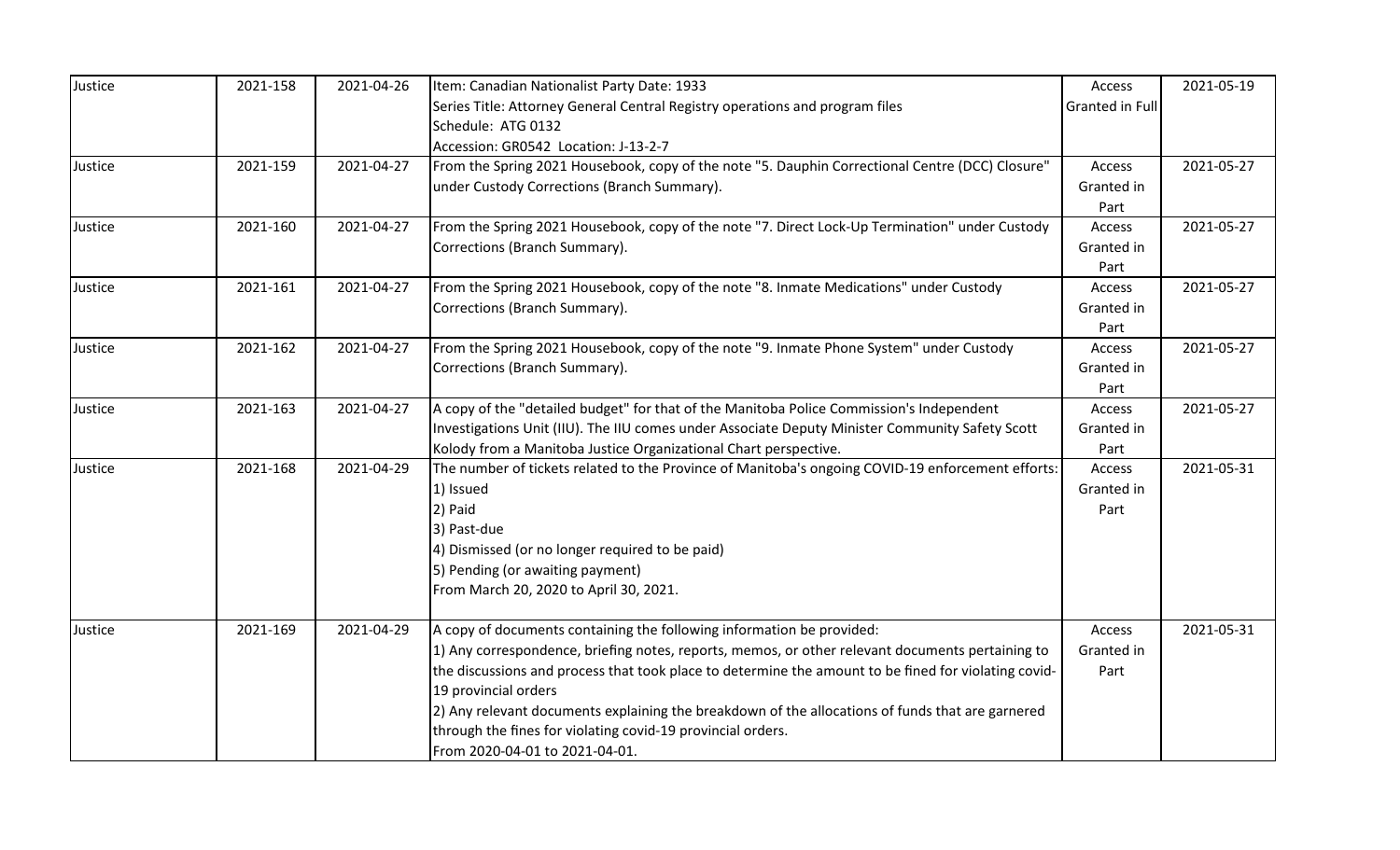| Justice                    | 2021-170   | 2021-04-29 | Please provide the following record: broken out by appropriation, what is the budgeted amounts for                 | Access               | 2021-05-31 |
|----------------------------|------------|------------|--------------------------------------------------------------------------------------------------------------------|----------------------|------------|
|                            |            |            | staffing both in dollars and full time equivalents (FTEs) for fiscal 2021/2022. Please provide                     | Granted in           |            |
|                            |            |            | comparison to these numbers to the adjusted/restated appropriations for 2020/2021. For clarity,                    | Part                 |            |
|                            |            |            | this kind of information was presented in previous year's supplementary estimates. April 1, 2021 to                |                      |            |
|                            |            |            | current                                                                                                            |                      |            |
| Justice                    | 2021-172   | 2021-04-29 | Please provide the following record: broken out by appropriation, what is the adjusted/restated five Access Denied |                      | 2021-05-31 |
|                            |            |            | year budget for this ministry. Please ensure that capital and operating expenditures are presented                 | No Records           |            |
|                            |            |            | separately. For clarity, this kind of information was presented in previous year's supplementary                   |                      |            |
|                            |            |            | estimates. April 1, 2021 to current.                                                                               |                      |            |
| Justice                    | 2021-173   | 2021-04-29 | Please provide the following record: broken out by appropriation, what is the five year budgeted                   | <b>Access Denied</b> | 2021-05-31 |
|                            |            |            | staffing in this ministry in dollars and full time equivalents (FTEs), ending with fiscal year 2021/2022           | No Records           |            |
|                            |            |            | and preceded by other fiscal years adjusted/restated. For clarity, this kind of information was                    |                      |            |
|                            |            |            | presented in previous year's supplementary estimates. April 1, 2021 to current.                                    |                      |            |
| <b>Municipal Relations</b> | MR 2021-12 | 2021-02-17 | Briefing and advisory notes regarding Investing in Canada Infrastructure Program funding and the                   | Access               | 2021-04-16 |
|                            |            |            | public transit stream since June 2020.                                                                             | Granted in           |            |
|                            |            |            |                                                                                                                    | Part                 |            |
| <b>Municipal Relations</b> | MR 2021-18 | 2021-03-31 | Copy of the full Fire Commissioners Report respecting the fire which occurred at [location and date                | Access               | 2021-04-22 |
|                            |            |            | removed].                                                                                                          | Granted in           |            |
|                            |            |            |                                                                                                                    | Part                 |            |
| <b>Municipal Relations</b> | MR 2021-20 | 2021-04-21 | Causation and determination for the fire file [location and date removed].                                         | Access               | 2021-05-03 |
|                            |            |            |                                                                                                                    | Granted in           |            |
|                            |            |            |                                                                                                                    | Part                 |            |
| <b>Municipal Relations</b> | MR 2021-23 | 2021-04-21 | Please provide the number of individuals employed (and available positions) with the Office of the                 | Access               | 2021-05-20 |
|                            |            |            | Fire Commissioner. Please break down the data by job title. Please provide data annually. Timeline:                | Granted in Full      |            |
|                            |            |            | January 1, 2018 - Present, but flexible.                                                                           |                      |            |
| <b>Municipal Relations</b> | MR 2021-24 | 2021-04-23 | In the most recent financial year for which records are available for residential properties and with              | Access               | 2021-05-20 |
|                            |            |            | regard to school taxes collected, broken out by municipality, what was the average amount, what                    | Granted in Full      |            |
|                            |            |            | was the median amount, what was the singular highest amount and singular lowest amount?                            |                      |            |
|                            |            |            | Timeline: Most recent financial year for which records are available.                                              |                      |            |
| <b>Municipal Relations</b> | MR 2021-25 | 2021-04-23 | In the most recent financial year for which records are available for commercial properties and with               | Access               | 2021-05-20 |
|                            |            |            | regard to school taxes collected, broken out by municipality, what was the average amount, what                    | Granted in Full      |            |
|                            |            |            | was the median amount, what was the singular highest amount and singular lowest amount?                            |                      |            |
|                            |            |            | Timeline: Most recent financial year for which records are available.                                              |                      |            |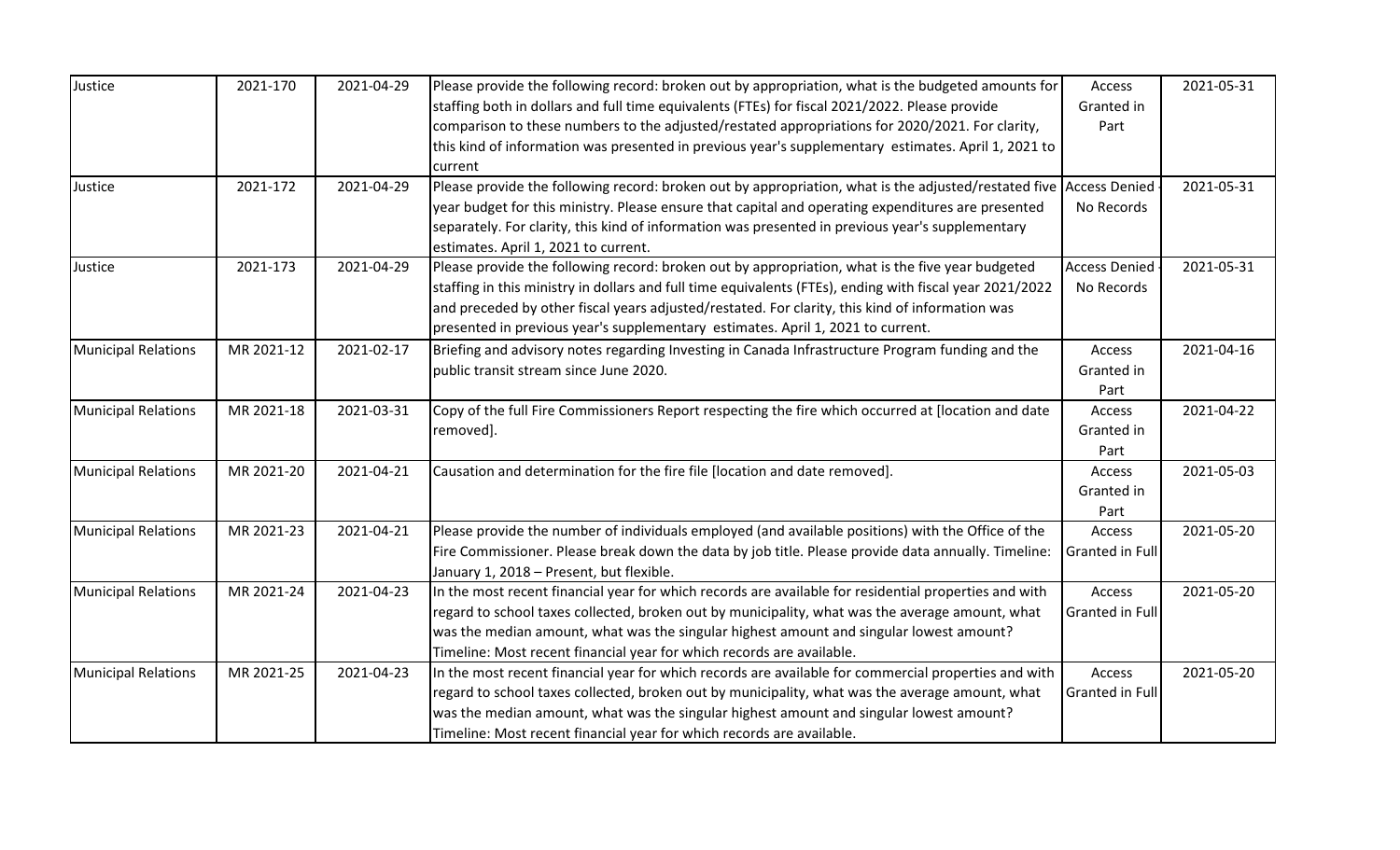| <b>Municipal Relations</b> | MR 2021-26  | 2021-04-23 | In the most recent financial year for which records are available for farm properties and with regard              | Access               | 2021-05-20 |
|----------------------------|-------------|------------|--------------------------------------------------------------------------------------------------------------------|----------------------|------------|
|                            |             |            | to school taxes collected, broken out by municipality, what was the average amount, what was the                   | Granted in Full      |            |
|                            |             |            | median amount, what was the singular highest amount and singular lowest amount? Timeline: Most                     |                      |            |
|                            |             |            | recent financial year for which records are available.                                                             |                      |            |
| <b>Municipal Relations</b> | MR 2021-27  | 2021-04-27 | Fire report for [address]. Fire occurred on [date].                                                                | <b>Access Denied</b> | 2021-05-06 |
|                            |             |            |                                                                                                                    | No Records           |            |
| <b>Municipal Relations</b> | MR 2021-28  | 2021-04-28 | [Identifying information and name removed] for the fire damage to their property, legal description                | <b>Access Denied</b> | 2021-05-04 |
|                            |             |            | [address]. The fire occurred [date]. The report number is [file].                                                  | No Records           |            |
| <b>Municipal Relations</b> | MR 2021-29  | 2021-04-29 | Please provide the following record: broken out by appropriation and by sub appropriation, what is                 | Access               | 2021-05-12 |
|                            |             |            | the budgeted amounts for staffing both in dollars and full time equivalents (FTEs) for fiscal                      | Granted in Full      |            |
|                            |             |            | 2021/2022. Please provide comparison to these numbers to the adjusted/restated appropriations                      |                      |            |
|                            |             |            | for 2020/2021. For clarity, this kind of information was presented in previous year's supplementary                |                      |            |
|                            |             |            | estimates                                                                                                          |                      |            |
| <b>Municipal Relations</b> | MR 2021-31  | 2021-04-29 | Please provide the following record: broken out by appropriation, what is the adjusted/restated five Access Denied |                      | 2021-05-12 |
|                            |             |            | year budget for this ministry. Please ensure that capital and operating expenditures are presented                 | No Records           |            |
|                            |             |            | separately. For clarity, this kind of information was presented in previous year's supplementary                   |                      |            |
|                            |             |            | estimates.                                                                                                         |                      |            |
| <b>Municipal Relations</b> | MR 2021-32  | 2021-04-29 | Please provide the following record: broken out by appropriation, what is the five year budgeted                   | <b>Access Denied</b> | 2021-05-12 |
|                            |             |            | staffing in this ministry in dollars and full time equivalents (FTEs), ending with fiscal year 2021/2022           | No Records           |            |
|                            |             |            | and preceded by other fiscal years adjusted/restated. For clarity, this kind of information was                    |                      |            |
|                            |             |            | presented in previous year's supplementary estimates.                                                              |                      |            |
| <b>Municipal Relations</b> | MR 2021-34  | 2021-05-03 | A list of permit records in excel format showing the information (or what is available) as shown in                | Access               | 2021-05-31 |
|                            |             |            | the attached document. With reference to the attached document, can columns also be added to                       | Granted in Full      |            |
|                            |             |            | identify the municipality, address, and roll number for the property that each permit relates to?                  |                      |            |
|                            |             |            | Timeline: January 1, 2019, to Current.                                                                             |                      |            |
| <b>Municipal Relations</b> | MR 2021-35  | 2021-05-04 | Most recent fiscal year for which records are available with regard to school taxes collected broken               | Access               | 2021-05-31 |
|                            |             |            | out by type and sub-type what were the total amounts levied for: - Business -Farm -Residential.                    | Granted in Full      |            |
| Sport, Culture and         | SCH 2021-04 | 2021-04-29 | Please provide the following record: broken out by appropriation and by sub appropriation, what is                 | Access               | 2021-05-17 |
| Heritage                   |             |            | the budgeted amounts for staffing both in dollars and full time equivalents (FTEs) for fiscal                      | Granted in Full      |            |
|                            |             |            | 2021/2022. Please provide comparison to these numbers to the adjusted/restated appropriations                      |                      |            |
|                            |             |            | for 2020/2021. For clarity, this kind of information was presented in previous year's supplementary                |                      |            |
|                            |             |            | estimates                                                                                                          |                      |            |